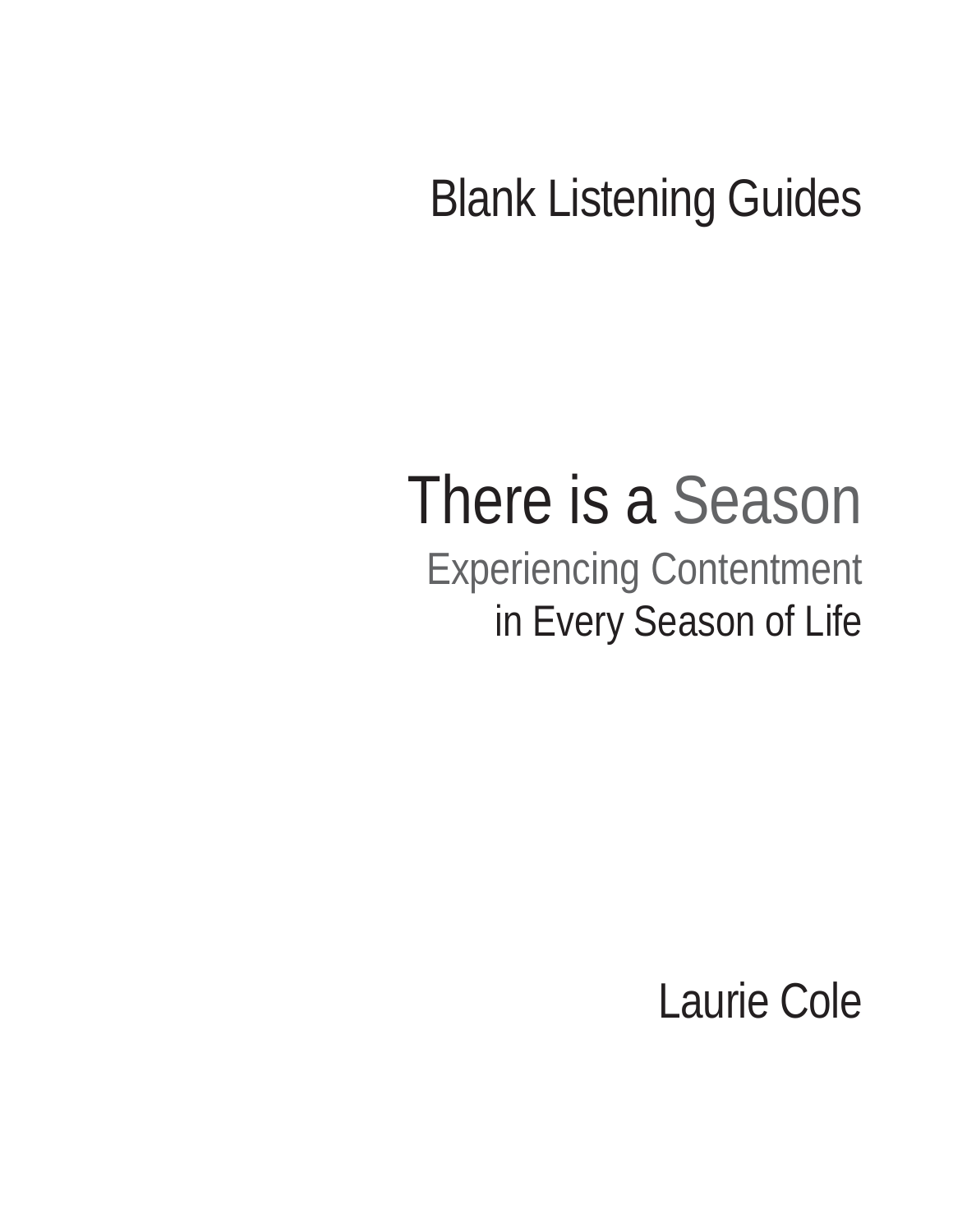#### **© Copyright 2003 • Laurie Cole** All rights reserved**.**

Second Edition—2007

Unless otherwise indicated, Scripture quotations are from the Holy Bible, *New American Standard Version*, Copyright © 1960, 1962, 1968, 1971, 1972, 1973, 1975, 1977 by The Lockman Foundation. Used by permission.

Scripture quotations identified *KJV* are from the *King James Version*.

Priority Ministries P. O. Box 590663 Houston, Texas 77259-0663 www.priorityministries.org

Priority<br>Ministries<br>Loving God Most... Seeking God First.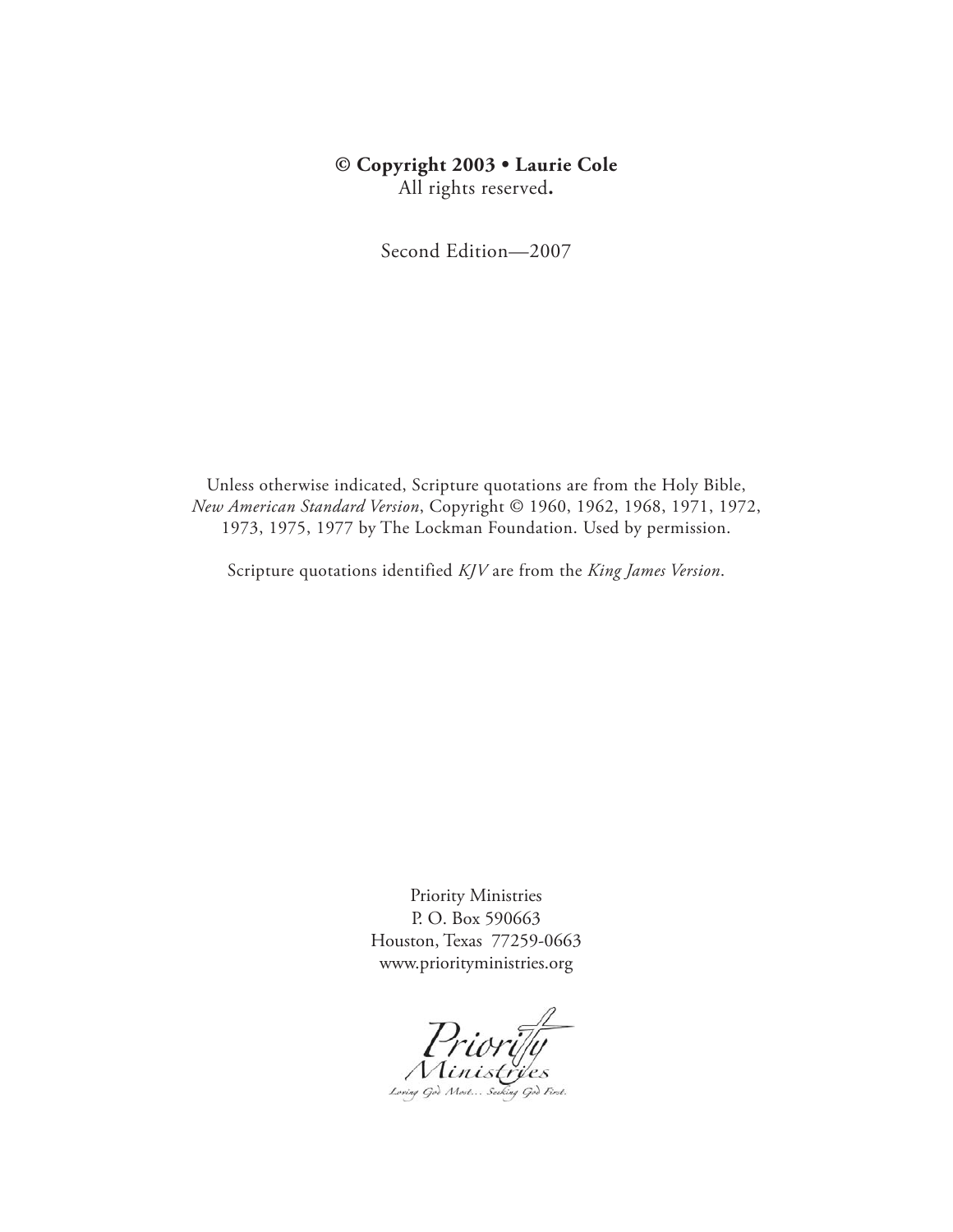## *INTRODUCTORY WEEK –* Getting Honest: Are You Content?

| A.             |                | Our Itinerary:                                                                                                                                                                                                                                                                                                                                                                                                                                                              |  |
|----------------|----------------|-----------------------------------------------------------------------------------------------------------------------------------------------------------------------------------------------------------------------------------------------------------------------------------------------------------------------------------------------------------------------------------------------------------------------------------------------------------------------------|--|
|                | 1.             |                                                                                                                                                                                                                                                                                                                                                                                                                                                                             |  |
|                |                | the seasons of life in order to:                                                                                                                                                                                                                                                                                                                                                                                                                                            |  |
|                |                | discover your own _________________________ season of life, and to<br>٠                                                                                                                                                                                                                                                                                                                                                                                                     |  |
|                |                | gain insight about God's _________________________throughout the seasons<br>$\bullet$<br>of your life.                                                                                                                                                                                                                                                                                                                                                                      |  |
|                | 2.             | The second part of our journey will involve learning the _______________________                                                                                                                                                                                                                                                                                                                                                                                            |  |
|                |                |                                                                                                                                                                                                                                                                                                                                                                                                                                                                             |  |
|                |                | _______________________ them to your life in every _____________________;                                                                                                                                                                                                                                                                                                                                                                                                   |  |
|                |                |                                                                                                                                                                                                                                                                                                                                                                                                                                                                             |  |
|                |                | ٠<br>in every remaining season of your life.                                                                                                                                                                                                                                                                                                                                                                                                                                |  |
|                |                |                                                                                                                                                                                                                                                                                                                                                                                                                                                                             |  |
| <b>B.</b>      |                | <b>Defining Our Destination:</b>                                                                                                                                                                                                                                                                                                                                                                                                                                            |  |
|                |                |                                                                                                                                                                                                                                                                                                                                                                                                                                                                             |  |
|                |                | $\overline{\text{or}}$ $\overline{\text{or}}$ $\overline{\text{or}}$ $\overline{\text{or}}$ $\overline{\text{or}}$ $\overline{\text{or}}$ $\overline{\text{or}}$ $\overline{\text{or}}$ $\overline{\text{or}}$ $\overline{\text{or}}$ $\overline{\text{or}}$ $\overline{\text{or}}$ $\overline{\text{or}}$ $\overline{\text{or}}$ $\overline{\text{or}}$ $\overline{\text{or}}$ $\overline{\text{or}}$ $\overline{\text{or}}$ $\overline{\text{or}}$ $\overline{\text{or}}$ |  |
| $\mathbf{C}$ . |                | Our Starting Point: We know the destination, but, in order to get there, we must first                                                                                                                                                                                                                                                                                                                                                                                      |  |
|                |                |                                                                                                                                                                                                                                                                                                                                                                                                                                                                             |  |
|                | Job's Journey: |                                                                                                                                                                                                                                                                                                                                                                                                                                                                             |  |
|                |                | A. <i>Job 1:1-3</i> —Job's Description:                                                                                                                                                                                                                                                                                                                                                                                                                                     |  |
|                |                |                                                                                                                                                                                                                                                                                                                                                                                                                                                                             |  |
|                |                |                                                                                                                                                                                                                                                                                                                                                                                                                                                                             |  |
|                |                |                                                                                                                                                                                                                                                                                                                                                                                                                                                                             |  |
|                |                |                                                                                                                                                                                                                                                                                                                                                                                                                                                                             |  |
| <b>B.</b>      |                | <b>Job 1:20-22, 2:10</b> -Job's Initial Response to Satan's Attacks:                                                                                                                                                                                                                                                                                                                                                                                                        |  |
|                |                |                                                                                                                                                                                                                                                                                                                                                                                                                                                                             |  |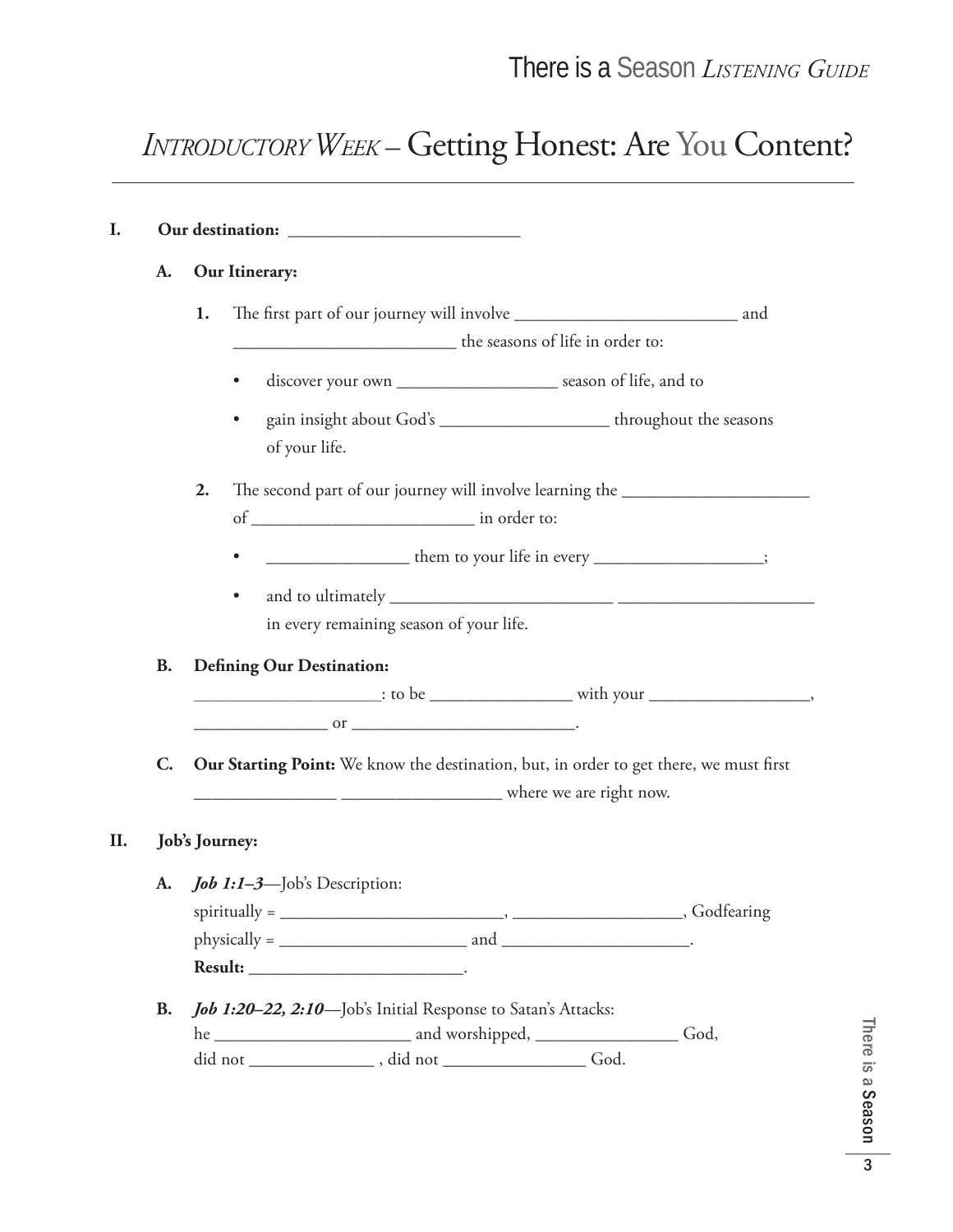#### *INTRODUCTORY WEEK – LISTENING GUIDE*

| C. <i>Job 3–31</i> —Job's Eventual Response:                                                           |  |
|--------------------------------------------------------------------------------------------------------|--|
| spiritually = $\frac{1}{\sqrt{1-\frac{1}{2}}\sqrt{1-\frac{1}{2}}\left(\frac{1}{2}-\frac{1}{2}\right)}$ |  |
| $physically = in pain and$                                                                             |  |
| <b>Result:</b>                                                                                         |  |

#### **D. Two Truths:**

**1.** \_\_\_\_\_\_\_\_\_\_\_\_\_\_\_\_\_ \_\_\_\_\_\_\_\_\_\_\_\_\_\_\_\_\_ can cause even the \_\_\_\_\_\_\_\_\_\_\_\_\_\_\_\_, most godly believer to experience discontent.

**2.** \_\_\_\_\_\_\_\_\_\_ believers will ever experience the \_\_\_\_\_\_\_\_\_\_\_\_\_\_\_\_\_ suffering Job did, yet many of us are discontent when we experience even \_\_\_\_\_\_\_\_\_\_\_\_\_\_\_\_\_ suffering.

#### **III.** The Question: Why do so few Christian women experience ongoing contentment?

#### *Cole's Unscientifi c Conclusions: 3 Groups of Women*

**A.** Group 1—Contentment \_\_\_\_\_\_\_\_\_\_\_\_\_\_\_\_: This group of women continually repeat a \_\_\_\_\_\_\_\_\_\_\_\_\_\_\_\_\_\_\_\_\_\_\_\_\_\_\_\_\_\_\_\_\_ seeking satisfaction in many things.

**Result:** \_\_\_\_\_\_\_\_\_\_\_\_\_\_\_\_\_\_\_\_\_\_\_\_\_\_\_.

**B.** Group 2-Contentment \_\_\_\_\_\_\_\_\_\_\_\_\_\_\_: This group of women have chased contentment but have found it to be only \_\_\_\_\_\_\_\_\_\_\_\_\_\_\_\_\_\_\_.

**Result:** \_\_\_\_\_\_\_\_\_\_\_\_\_\_\_\_\_\_\_\_\_\_\_\_\_\_\_.

**C.** Group 3—\_\_\_\_\_\_\_\_\_\_\_\_\_\_\_\_\_\_\_: This rare group of women have discovered real \_\_\_\_\_\_\_\_\_\_\_\_, \_\_\_\_\_\_\_\_\_\_\_\_\_\_\_\_\_\_, and \_\_\_\_\_\_\_\_\_\_\_\_\_\_\_\_\_\_\_\_ despite their season of life or their circumstances.

**Result:** \_\_\_\_\_\_\_\_\_\_\_\_\_\_\_\_\_\_\_\_\_\_\_\_\_\_\_\_\_\_\_

IV. The Answer: If we want to experience ongoing contentment in every season of our life, **we must—**

- **A.** \_\_\_\_\_\_\_\_\_\_ \_\_\_\_\_\_\_\_\_\_\_\_\_\_\_\_\_ with ourselves.
- **B.** If necessary, \_\_\_\_\_\_\_\_\_\_\_\_\_\_\_\_\_ our sin and \_\_\_\_\_\_\_\_\_\_\_\_\_\_\_\_\_. *Job 42:1-6*
- **C.** \_\_\_\_\_\_\_\_\_\_\_\_\_\_ and \_\_\_\_\_\_\_\_\_\_\_\_\_\_ the scriptural principles of contentment. *Phil. 4:11-12*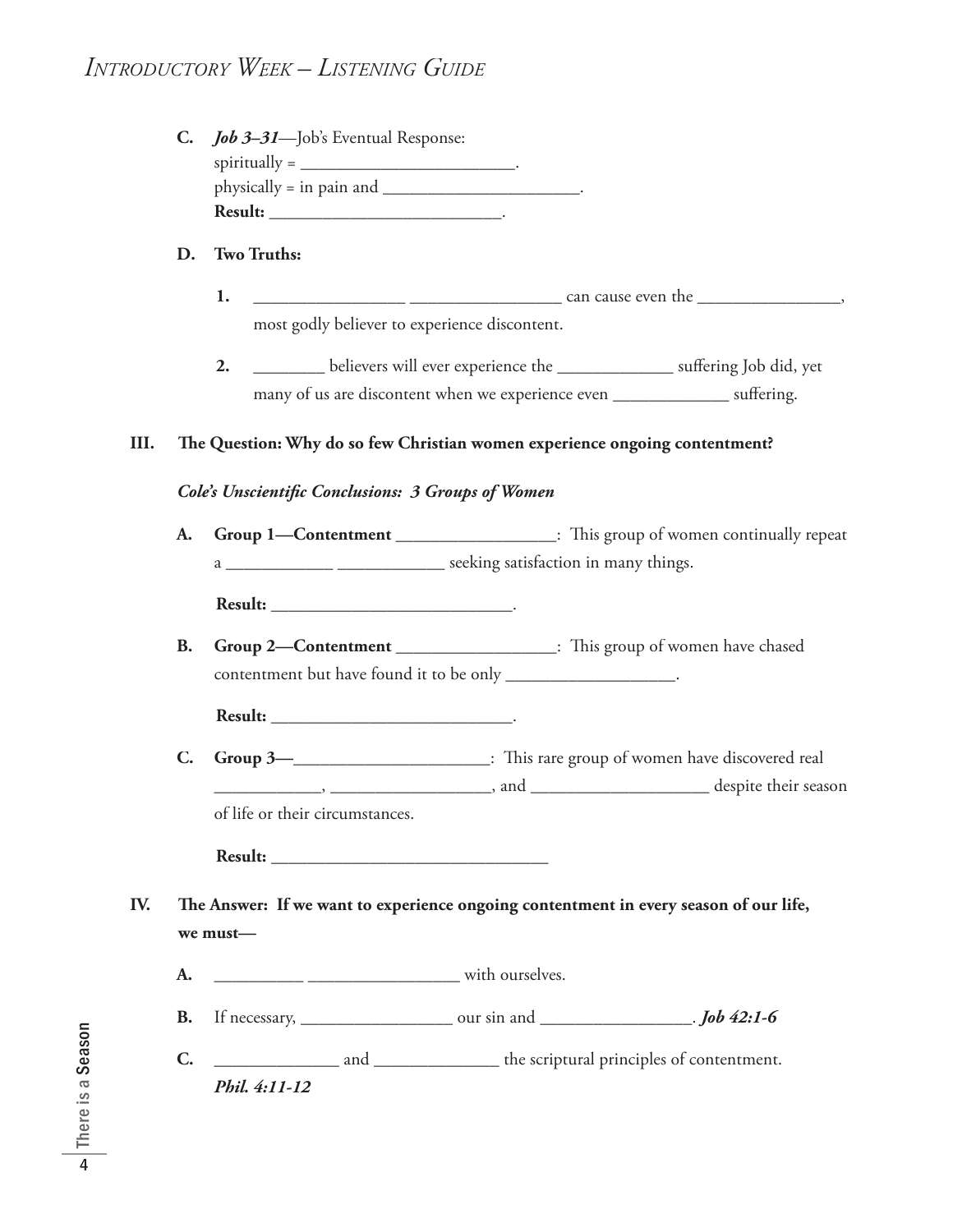### WEEK ONE - She Said He Said: Proverbs 31 vs. Ecclesiastes 1

| I.   |           | The Model Woman-Prov. 31:10-31                                                                                        |                                                                                                                                   |
|------|-----------|-----------------------------------------------------------------------------------------------------------------------|-----------------------------------------------------------------------------------------------------------------------------------|
|      | A.        |                                                                                                                       |                                                                                                                                   |
|      |           | of her life.                                                                                                          |                                                                                                                                   |
|      | <b>B.</b> |                                                                                                                       |                                                                                                                                   |
|      |           | Prov. 31:13, 18, 25, 29                                                                                               |                                                                                                                                   |
| II.  |           | Solomon-Ecc. 1:1-14                                                                                                   |                                                                                                                                   |
|      | A.        |                                                                                                                       |                                                                                                                                   |
|      |           | _______________________ seasons of his life.                                                                          |                                                                                                                                   |
|      | <b>B.</b> |                                                                                                                       |                                                                                                                                   |
|      |           | $Ecc.$ 1:2-3, 8, 13b, 14                                                                                              |                                                                                                                                   |
| III. |           | <b>Searching for Satisfaction:</b>                                                                                    | <b>A Scriptural Perspective:</b>                                                                                                  |
|      |           | A. Wisdom-Ecc. 1:16-17                                                                                                | A. Wisdom-1 Cor. 1:18-24, 30                                                                                                      |
|      |           | <u> 2000 - Andrea Andrew Maria (h. 1878).</u>                                                                         | <u> 2000 - Jan James James Jan James James James James James James James James James James James James James Jam</u>              |
|      |           | <u> 2008 - Jan James James James James James James James James James James James James James James James James Ja</u> |                                                                                                                                   |
|      |           | <u> 2002 - Jan James James Barnett, filosof anti-amerikan personal (h. 1878).</u>                                     |                                                                                                                                   |
|      |           | <u> 1980 - Jan James James Jan James James James James James James James James James James James James James Jam</u>  |                                                                                                                                   |
|      |           | B. Pleasure-Ecc. 2:1-2                                                                                                | <b>B. Pleasure</b> - 2 Tim. 3:1, 4, Titus 3:3, 1 Tim. 6:17                                                                        |
|      |           |                                                                                                                       | <u> 1989 - Johann Harry Barn, mars ar breist fan de Fryske kampen oantal fan de Fryske kampen oantal fan de Frys</u><br>$\bullet$ |
|      |           |                                                                                                                       | the control of the control of the control of the control of the control of the control of                                         |
|      |           |                                                                                                                       |                                                                                                                                   |
|      |           | C. Alcohol/Drugs-Ecc. 2:3                                                                                             | C. Alcohol/Drugs-1 Tim. 5:23, Rom. 14:21,                                                                                         |
|      |           |                                                                                                                       | Eph. 5:18                                                                                                                         |
|      |           | <u> 1989 - Johann John Stein, mars an deutscher Stein und der Stein und der Stein und der Stein und der Stein un</u>  |                                                                                                                                   |
|      |           | <u> 1989 - Johann Harry Harry Harry Harry Harry Harry Harry Harry Harry Harry Harry Harry Harry Harry Harry Harry</u> |                                                                                                                                   |
|      |           | <u> 1989 - Johann John Stone, mars eta biztanleria (h. 1989).</u>                                                     |                                                                                                                                   |
|      |           |                                                                                                                       |                                                                                                                                   |
|      |           |                                                                                                                       |                                                                                                                                   |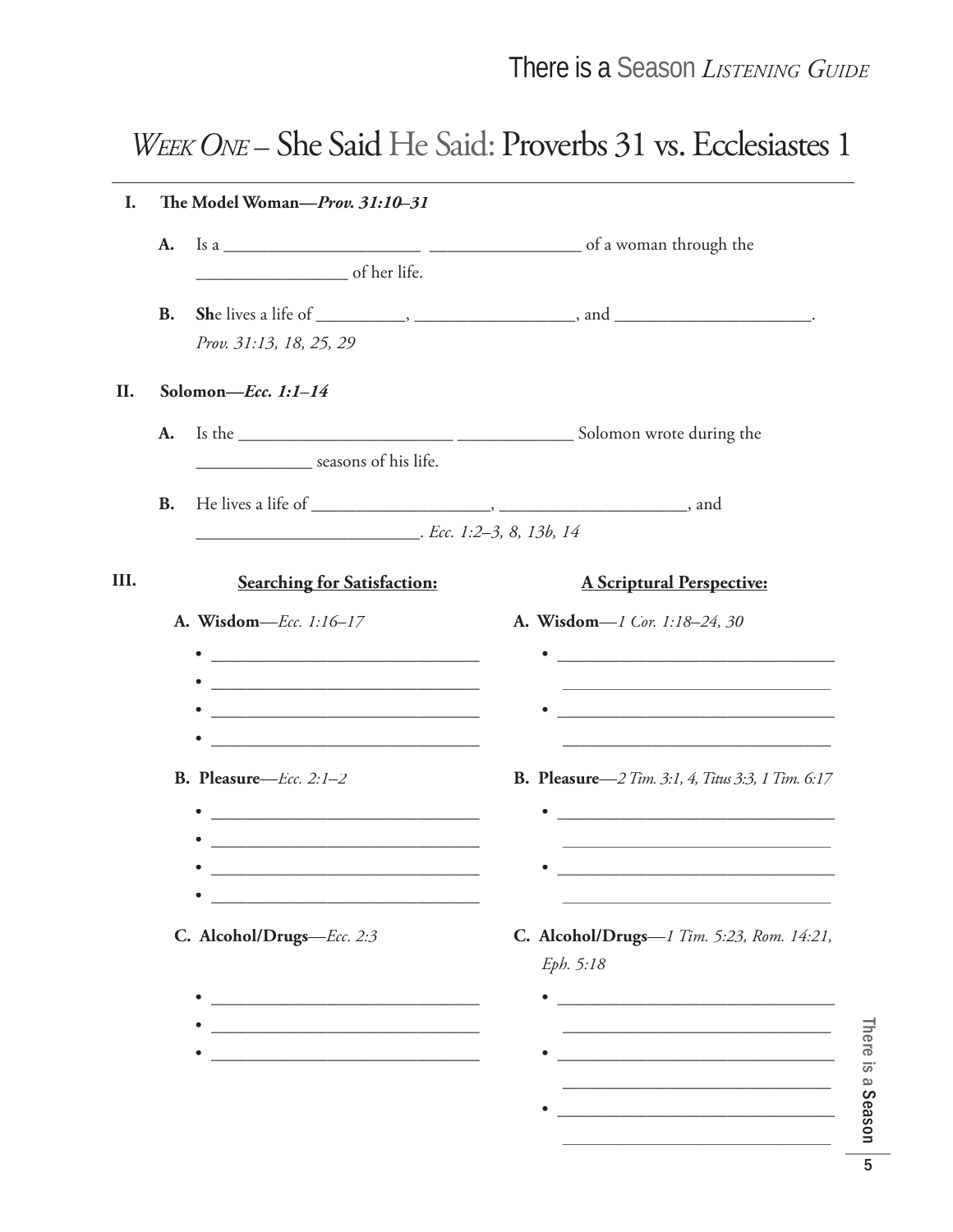### *WEEK ONE – LISTENING GUIDE*

|           | <b>Searching for Satisfaction:</b>                                                                                   | <b>A Scriptural Perspective:</b>                                                          |
|-----------|----------------------------------------------------------------------------------------------------------------------|-------------------------------------------------------------------------------------------|
|           | D. Works/Projects-Ecc. 2:4-6                                                                                         | D. Works/Projects-Col. 3:23, Luke 10:40-42                                                |
|           |                                                                                                                      |                                                                                           |
|           |                                                                                                                      |                                                                                           |
|           |                                                                                                                      |                                                                                           |
|           |                                                                                                                      |                                                                                           |
|           | E. Possessions/Money-Ecc. 2:7-9                                                                                      | E. Possessions/Money-Mt. 6:19-21,<br>2 Tim. 6:6-8                                         |
|           |                                                                                                                      |                                                                                           |
|           |                                                                                                                      |                                                                                           |
|           | <u> 1989 - Johann Barbara, martxa alemaniar amerikan basar da shekara a shekara tsa a shekara tsa a shekara tsa </u> |                                                                                           |
|           |                                                                                                                      |                                                                                           |
|           | F. Sex- <i>Ecc.</i> 2:8b                                                                                             | F. Sex-Heb. 13:4, 1 Cor. 6:18-20                                                          |
|           |                                                                                                                      |                                                                                           |
|           |                                                                                                                      |                                                                                           |
|           |                                                                                                                      |                                                                                           |
|           |                                                                                                                      |                                                                                           |
|           | <b>Final Conclusions:</b>                                                                                            |                                                                                           |
| A.        |                                                                                                                      | Life is _______________________ and a "chasing after the wind" when it is centered around |
|           | $\frac{1}{2}$ pursuits. <i>Ecc.</i> 2:11                                                                             |                                                                                           |
| <b>B.</b> |                                                                                                                      | But, a life of ____________, ___________________, and __________________________          |
|           |                                                                                                                      | can be experienced because Christ has redeemed us from _________________________.         |
|           | 1 Pet. 1:17b-19, 1 Cor. 15:58                                                                                        |                                                                                           |

**IV.**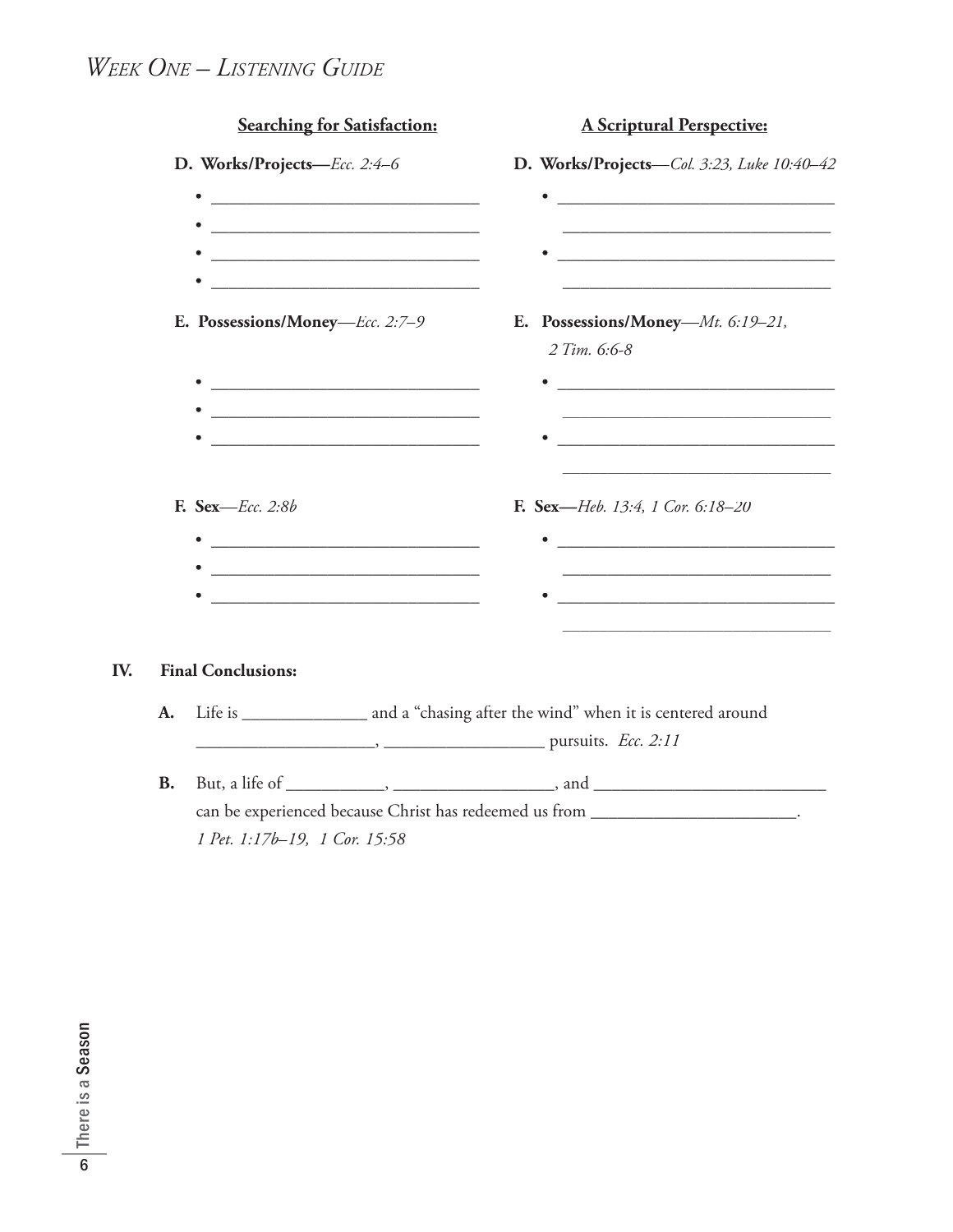## WEEK Two-The Seasons of Life

| I.                   | As Christian women, we will experience many different types of seasons which will                                                         |             |
|----------------------|-------------------------------------------------------------------------------------------------------------------------------------------|-------------|
|                      | simultaneously ____________________ to affect us in many _______________________<br>and ___________________ ways throughout our lifetime. |             |
| A.                   |                                                                                                                                           |             |
|                      | reproductive system including                                                                                                             |             |
|                      | <u> 1989 - Johann John Stein, mars et al. (</u>                                                                                           |             |
|                      |                                                                                                                                           |             |
|                      |                                                                                                                                           |             |
|                      |                                                                                                                                           |             |
| <b>B.</b>            |                                                                                                                                           |             |
|                      |                                                                                                                                           |             |
|                      |                                                                                                                                           |             |
| $C_{\cdot}$          | Seasons: including                                                                                                                        |             |
|                      | <u> 1989 - Johann John Stone, market fan de ferskein fan de ferskein fan de ferskein fan de ferskein fan de fers</u>                      |             |
|                      | <u> 1989 - Johann Barn, amerikan bernama di sebagai bernama dan bernama di sebagai bernama dalam bernama dalam b</u>                      |             |
|                      |                                                                                                                                           |             |
| II.                  | As Christian women, our faith in God and His Word must always be the ____________                                                         |             |
|                      | in determining how we live and respond to <i>every</i> season of our lives.                                                               |             |
| III.                 | Walking by Faith in Every Season-Ruth 1-4                                                                                                 |             |
| A.                   | Two Women Who Walked by Faith:                                                                                                            |             |
|                      | <b>Naomi</b>                                                                                                                              | <b>Ruth</b> |
| Physical             |                                                                                                                                           |             |
| <b>Circumstances</b> |                                                                                                                                           |             |
| Spiritual            | <u> 2000 - Jan Barnett, mars et al. (</u>                                                                                                 |             |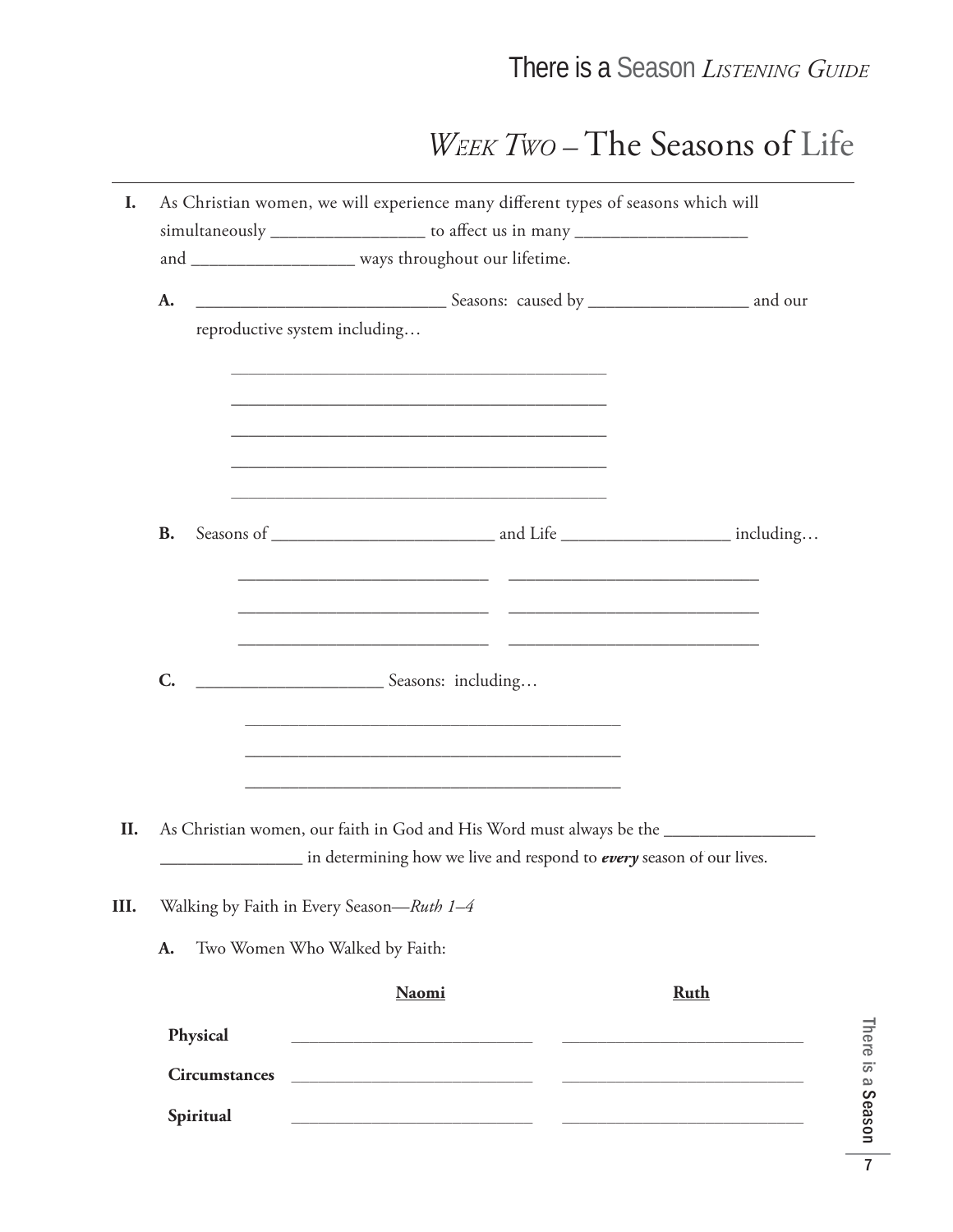### WEEK TWO - LISTENING GUIDE

| In Seasons of |
|---------------|

| 1. |                                                                                                                              |                                                                                                                                                                                                                                |
|----|------------------------------------------------------------------------------------------------------------------------------|--------------------------------------------------------------------------------------------------------------------------------------------------------------------------------------------------------------------------------|
|    |                                                                                                                              |                                                                                                                                                                                                                                |
|    | We may struggle with<br>the control of the control of the control of the control of the control of the control of            |                                                                                                                                                                                                                                |
| 2. | the control of the control of the control of the control of the control of the control of<br>obedient steps of faith. Ruth 2 | __________________________________,day-to-day activities, God is pleased by _____________________________                                                                                                                      |
|    | These simple steps will:                                                                                                     |                                                                                                                                                                                                                                |
| 3. | in order to follow Him. Ruth 3                                                                                               | <u> 1989 - Johann Barbara, markazar margolaria (h. 1989).</u>                                                                                                                                                                  |
| 4. |                                                                                                                              | <u> 1989 - Johann Stoff, deutscher Stoff, der Stoff, der Stoff, der Stoff, der Stoff, der Stoff, der Stoff, der S</u><br>_______________________, we will experience God's ____________________________of faith. <i>Ruth 4</i> |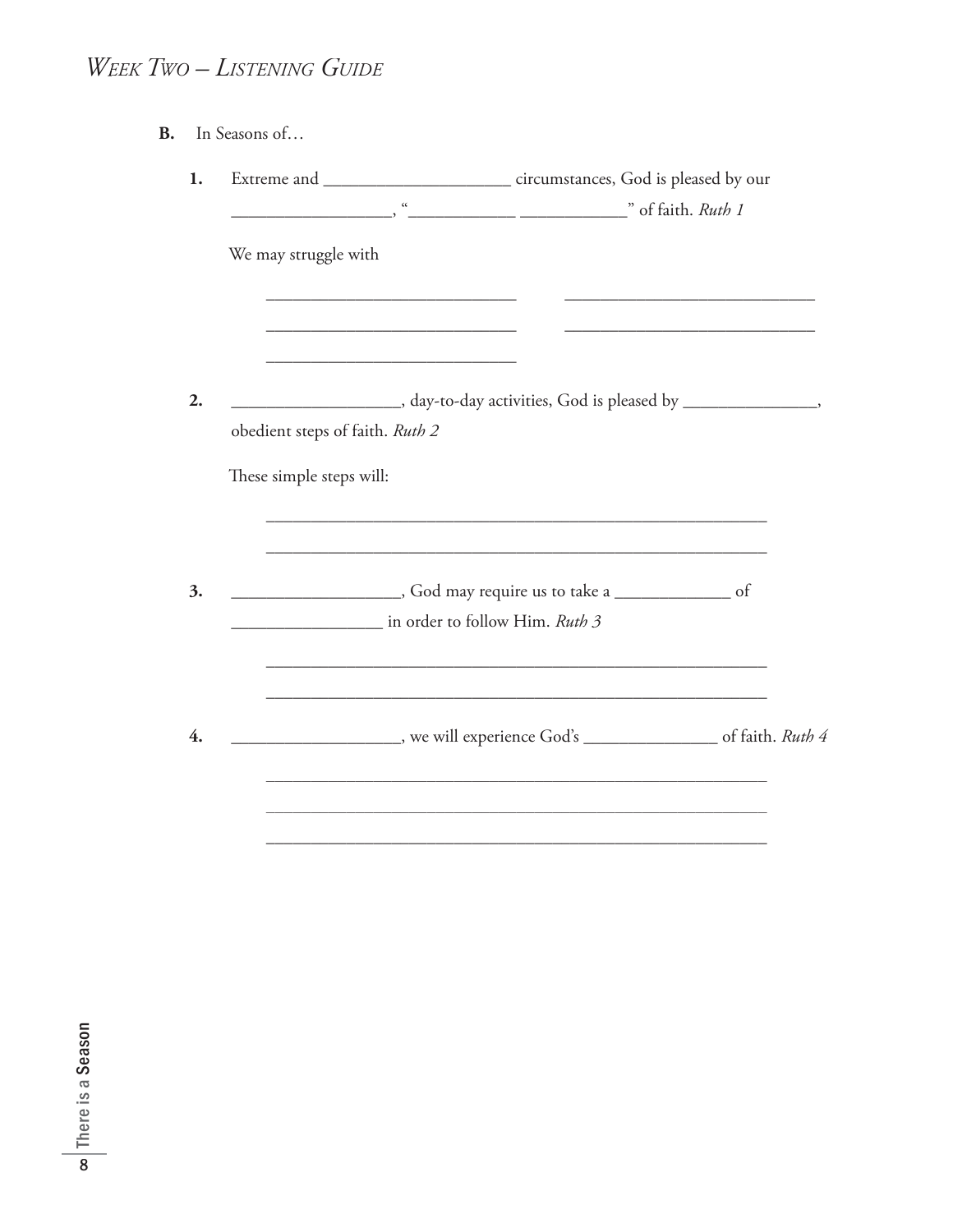### *WEEK THREE –* The Seasons of David's Life

#### **I. What is a season?** Definition: Season<sup>4</sup> = Hebrew " $\blacksquare$ " which means: • time the right time the proper time may be either short-lived or a longer time • the (favorable or unfavorable) events in life in the plural it means circumstances, courses of time, occurrences, and events  **II. What have we learned about seasons thus far? A.** God is sovereign over the seasons of our lives. *Ecc. 3:1–8* **B.** As Christian women, we will experience many different types of seasons which will simultaneously combine to affect us in many positive and negative ways throughout our lifetime. **C.** As Christian women, our faith in God and His Word must always be the primary factor in determining how we live and respond to every season of our lives. **III. What other principles should we understand about the seasons of life? The seasons of our lives will A.** Be determined primarily by the \_\_\_\_\_\_\_\_\_\_\_\_ and \_\_\_\_\_\_\_\_\_\_\_\_\_\_\_\_\_\_\_ of our lives. **B.** \_\_\_\_\_\_\_\_\_\_\_\_\_\_\_\_ throughout our lives and will \_\_\_\_\_\_\_\_\_\_\_ in their length. **C.** Often \_\_\_\_\_\_\_\_\_\_\_\_\_\_\_\_ the characteristics of the seasons of nature. **D.** Not always correlate with our physical \_\_\_\_\_\_\_\_\_ or \_\_\_\_\_\_\_\_\_\_\_\_ in life. **E.** Not always \_\_\_\_\_\_\_\_\_\_\_\_\_\_\_\_\_\_ and \_\_\_\_\_\_\_\_\_\_\_\_\_\_\_\_\_ one another in a consistent order as the seasons of nature do. **IV. Evaluating the Seasons—***1 Samuel 16–20* **A.** \_\_\_\_\_\_\_\_\_\_\_\_\_—*1 Sam. 16:11–13* 1. Evidence of Spring: • season of \_\_\_\_\_\_\_\_\_\_\_\_\_\_\_ / \_\_\_\_\_\_\_\_\_\_\_\_\_\_\_\_\_\_\_\_\_\_\_. • season of \_\_\_\_\_\_\_\_\_\_\_\_\_\_\_ \_\_\_\_\_\_\_\_\_\_\_\_\_\_\_\_\_\_\_\_\_\_\_ / \_\_\_\_\_\_\_\_\_\_\_. • season of spiritual \_\_\_\_\_\_\_\_\_\_\_\_\_\_\_\_ and " \_\_\_\_\_\_\_\_\_\_\_\_\_\_\_\_\_\_\_\_\_\_\_\_." • season of growing \_\_\_\_\_\_\_\_\_\_\_\_\_\_\_\_\_\_\_\_\_\_\_\_\_\_ with God. 2. Essentials for Spring: • seek Him \_\_\_\_\_\_\_\_\_\_. *Matt. 6:33* • seek Him in extended \_\_\_\_\_\_\_\_\_\_\_\_\_\_ and \_\_\_\_\_\_\_\_\_\_\_\_\_\_\_\_. *Psalm 23:2-3, 46:10* • seek \_\_\_\_\_\_\_\_\_\_\_\_\_\_\_\_\_\_\_\_ \_\_\_\_\_\_\_\_\_\_\_\_ through His Word. *1 Pet. 2:2*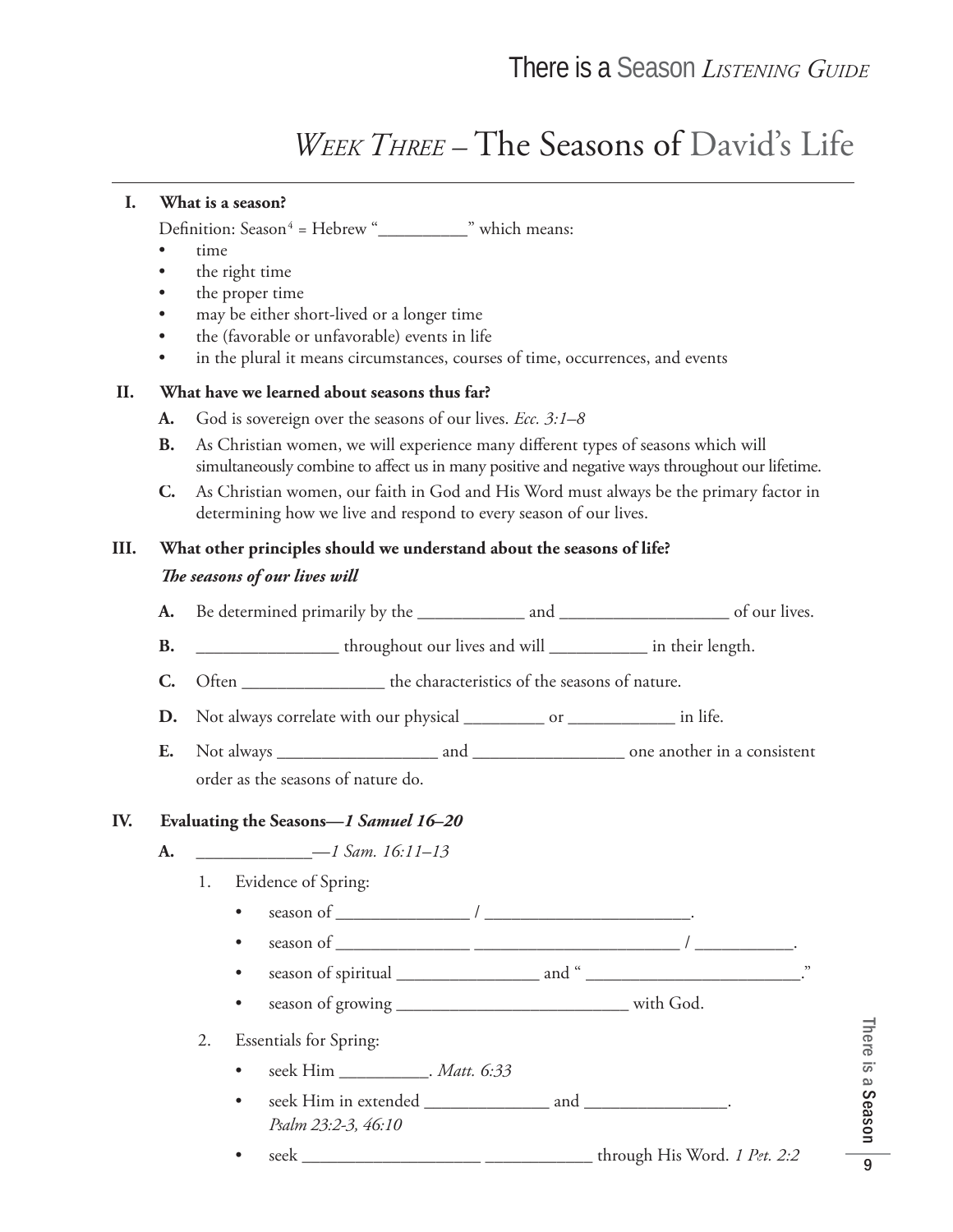### *WEEK THREE – LISTENING GUIDE*

| <b>B.</b>   |    |                                                                                                                                                                                                                                                                                                                                                                                                                                                         |
|-------------|----|---------------------------------------------------------------------------------------------------------------------------------------------------------------------------------------------------------------------------------------------------------------------------------------------------------------------------------------------------------------------------------------------------------------------------------------------------------|
|             | 1. | Evidence of Summer:                                                                                                                                                                                                                                                                                                                                                                                                                                     |
|             |    | $\bullet$                                                                                                                                                                                                                                                                                                                                                                                                                                               |
|             |    | $\bullet$                                                                                                                                                                                                                                                                                                                                                                                                                                               |
|             |    | season of spiritual _________________________________.<br>$\bullet$                                                                                                                                                                                                                                                                                                                                                                                     |
|             |    | season of __________________________.<br>$\bullet$                                                                                                                                                                                                                                                                                                                                                                                                      |
|             | 2. | <b>Essentials for Summer:</b>                                                                                                                                                                                                                                                                                                                                                                                                                           |
|             |    | guard your ______________________. 2 Cor. 11:3<br>$\bullet$                                                                                                                                                                                                                                                                                                                                                                                             |
|             |    | guard your __________________. John 7:18, 1 Cor. 10:31<br>$\bullet$                                                                                                                                                                                                                                                                                                                                                                                     |
|             |    | guard your __________________. <i>John 15:15</i><br>$\bullet$                                                                                                                                                                                                                                                                                                                                                                                           |
| $C_{\cdot}$ |    | $-1 Sam. 18:5-11$                                                                                                                                                                                                                                                                                                                                                                                                                                       |
|             | 1. | Evidence of Autumn:                                                                                                                                                                                                                                                                                                                                                                                                                                     |
|             |    |                                                                                                                                                                                                                                                                                                                                                                                                                                                         |
|             |    | $\bullet$                                                                                                                                                                                                                                                                                                                                                                                                                                               |
|             |    | season of new/unexpected _______________________.<br>$\bullet$                                                                                                                                                                                                                                                                                                                                                                                          |
|             |    | $\bullet$                                                                                                                                                                                                                                                                                                                                                                                                                                               |
|             | 2. | <b>Essentials for Autumn:</b>                                                                                                                                                                                                                                                                                                                                                                                                                           |
|             |    | $\bullet$                                                                                                                                                                                                                                                                                                                                                                                                                                               |
|             |    | $\bullet$                                                                                                                                                                                                                                                                                                                                                                                                                                               |
|             |    | seek God through:<br>$\bullet$                                                                                                                                                                                                                                                                                                                                                                                                                          |
|             |    | a.                                                                                                                                                                                                                                                                                                                                                                                                                                                      |
|             |    | for _______________________ in your circumstances. Ps. 9:9-10, Prov. 18:10<br>$\mathbf{b}$ .                                                                                                                                                                                                                                                                                                                                                            |
| D.          |    | $-1$ Sam. 20:41-42                                                                                                                                                                                                                                                                                                                                                                                                                                      |
|             | 1. | Evidence of Winter:                                                                                                                                                                                                                                                                                                                                                                                                                                     |
|             |    |                                                                                                                                                                                                                                                                                                                                                                                                                                                         |
|             |    |                                                                                                                                                                                                                                                                                                                                                                                                                                                         |
|             |    | season of $\frac{1}{\sqrt{1-\frac{1}{2}} \cdot \frac{1}{\sqrt{1-\frac{1}{2}} \cdot \frac{1}{2}} \cdot \frac{1}{\sqrt{1-\frac{1}{2}} \cdot \frac{1}{2}} \cdot \frac{1}{\sqrt{1-\frac{1}{2}} \cdot \frac{1}{2}} \cdot \frac{1}{\sqrt{1-\frac{1}{2}} \cdot \frac{1}{2}} \cdot \frac{1}{\sqrt{1-\frac{1}{2}} \cdot \frac{1}{2}} \cdot \frac{1}{\sqrt{1-\frac{1}{2}} \cdot \frac{1}{2}} \cdot \frac{1}{\sqrt{1-\frac{1}{2}} \cdot \frac{1}{2}} \cdot \frac{$ |
|             |    |                                                                                                                                                                                                                                                                                                                                                                                                                                                         |
|             | 2. | <b>Essentials for Winter:</b>                                                                                                                                                                                                                                                                                                                                                                                                                           |
|             |    | the loss. <i>Ecc.</i> 3:4 and 6                                                                                                                                                                                                                                                                                                                                                                                                                         |
|             |    | to God: PRAY. <i>Ps. 142</i>                                                                                                                                                                                                                                                                                                                                                                                                                            |
|             |    |                                                                                                                                                                                                                                                                                                                                                                                                                                                         |
|             |    | <u> 1989 - Johann Barbara, martin amerikan basar dan berasal dalam basar dalam basar dalam basar dalam basar dala</u>                                                                                                                                                                                                                                                                                                                                   |
|             |    |                                                                                                                                                                                                                                                                                                                                                                                                                                                         |
|             |    |                                                                                                                                                                                                                                                                                                                                                                                                                                                         |
|             |    |                                                                                                                                                                                                                                                                                                                                                                                                                                                         |
|             |    | of ________________. Is. 61:3, Heb. 13:15                                                                                                                                                                                                                                                                                                                                                                                                               |

There is a Season 10ere is a Season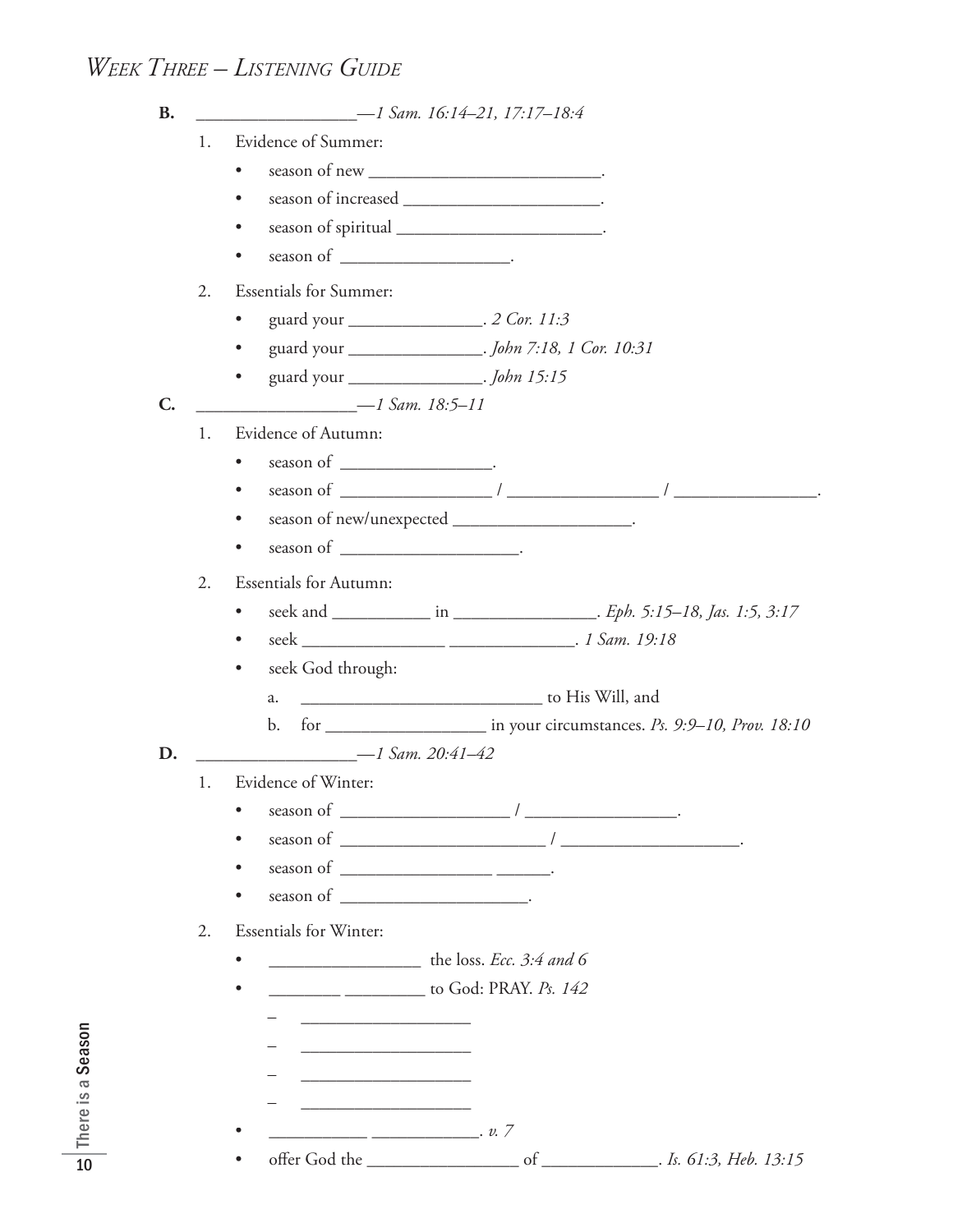## *WEEK FOUR –* In Every Season: Godsends and Giants

 **I. Godsends:** the \_\_\_\_\_\_\_\_\_\_\_\_\_\_\_\_\_ and \_\_\_\_\_\_\_\_\_\_\_\_\_\_\_\_ people God sends into our lives to impact our lives for His divine purposes. **II. Principles we learn from the Godsends in David's life: Godsend # 1—Samuel 1.** Th ey may \_\_\_\_\_\_\_\_\_\_\_\_\_\_\_\_\_\_\_\_ and \_\_\_\_\_\_\_\_\_\_\_\_\_ God's anointing/call upon our lives before we even become aware of it ourselves. *1 Sam. 16:10–13* **2.** They are people we can \_\_\_\_\_\_\_\_\_\_, they're "\_\_\_\_\_\_\_\_\_\_." *1 Sam. 19:18* **Godsend # 2—Jonathan 3.** They may be our \_\_\_\_\_\_\_\_, and may eventually become our dearest friend. *1 Sam. 18:1–3* **4.** Our relationship with them may be \_\_\_\_\_\_\_\_\_\_\_\_\_\_\_\_ in \_\_\_\_\_\_\_\_\_\_\_, but the effects of the relationship will us for the rest of our lives. *2 Sam. 21:7* **Godsend # 3—Nathan 5.** They will be a source of sound, timely, and enabling us to \_\_\_\_\_\_\_\_\_\_\_\_\_\_ God's will for our lives. *2 Sam. 7:1–17, 1 Ki. 1:5–39* **6.** Th ey will \_\_\_\_\_\_\_\_\_\_\_\_\_\_ us when we sin, and will tell us the truth, the whole truth, and nothing but the truth in order to bring us to \_\_\_\_\_\_\_\_\_\_\_\_\_\_\_\_\_\_\_\_\_\_\_ and \_\_\_\_\_\_\_\_\_\_\_\_\_\_\_\_\_\_\_\_\_\_\_\_\_\_\_. *2 Sam. 12:1–15* **Godsend # 4—Hushai 7.** God often sends them when we are experiencing a season of \_\_\_\_\_\_\_\_\_\_\_\_\_\_ / \_\_\_\_\_\_\_\_\_\_\_\_\_\_. *2 Sam. 15:23, 30* **8.** Th ey often show up as \_\_\_\_\_\_\_\_\_\_\_\_\_\_\_\_\_\_\_ to our \_\_\_\_\_\_\_\_\_\_\_\_\_\_\_\_\_\_\_. *2 Sam. 15:31–37* **Godsend # 5—Joab 9.** They enable us to see our \_\_\_\_\_\_\_\_\_\_\_\_\_\_\_\_\_\_\_\_\_\_\_\_\_. *2 Sam. 19:1-8* **10.** They will not always be completely without \_\_\_\_\_\_\_\_\_\_, but God can still use

them in our lives for His good purposes. *1 Kings 2:5–6*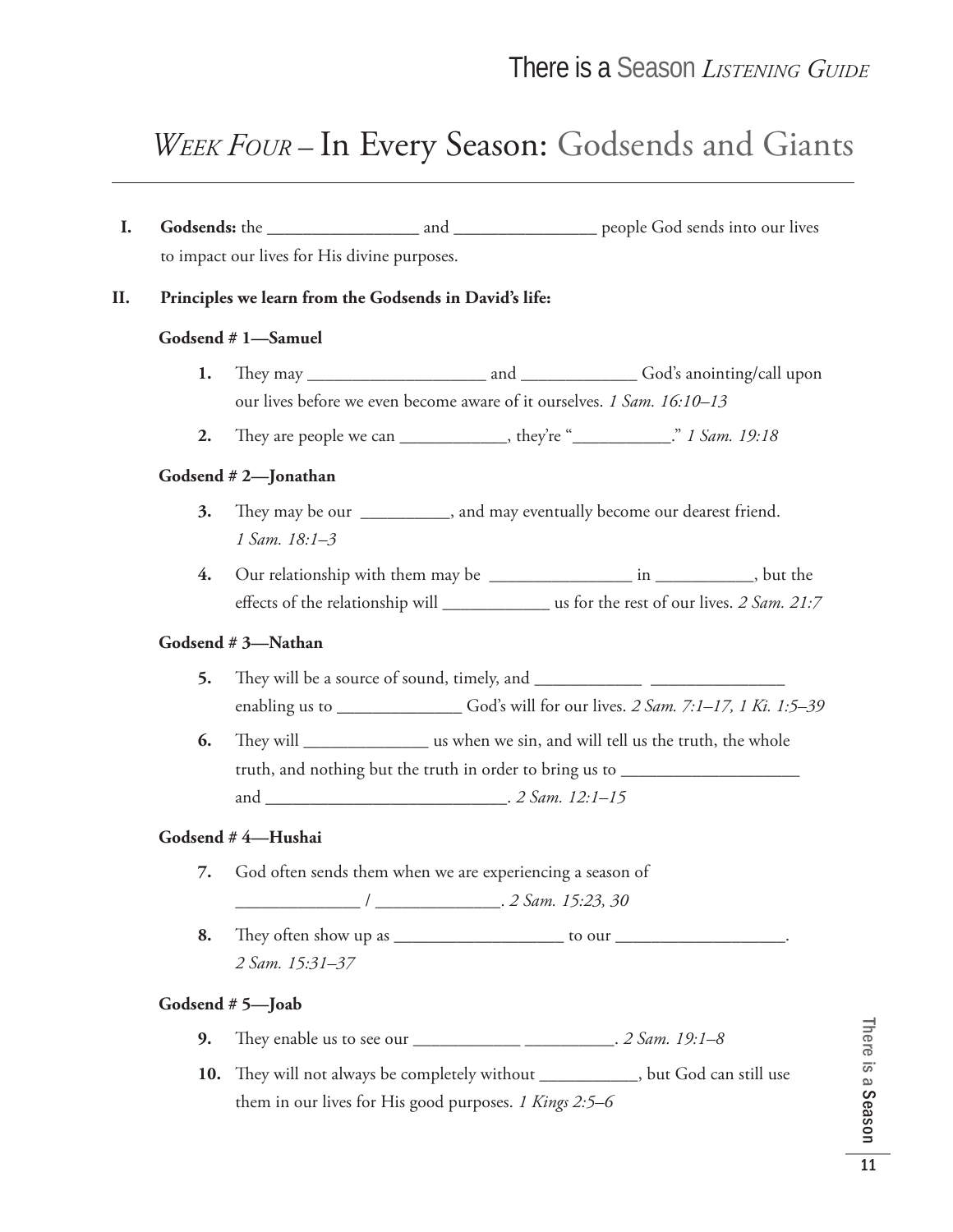#### *WEEK FOUR – LISTENING GUIDE*

**III.** Giants: the difficult circumstances, people, trials, and testings God sovereignly allows us to face in order to \_\_\_\_\_\_\_\_\_\_\_\_\_\_\_\_ our faith and increase our \_\_\_\_\_\_\_\_\_\_\_\_\_\_\_\_\_\_\_ upon Him.

#### **IV. Four Types of Giants:**

**1.** \_\_\_\_\_\_\_\_\_\_\_\_\_\_\_—who seeks to \_\_\_\_\_\_\_\_\_\_\_\_\_\_\_ us. *1 Pet. 5:8, Eph. 6:10–18* **Our response:** • Be \_\_\_\_\_\_\_\_\_\_\_\_\_\_ and on the alert. **•** him, firm in your faith. • Put on the spiritual \_\_\_\_\_\_\_\_\_\_\_\_ of God. **2.** \_\_\_\_\_\_\_\_\_\_—"giants" of our own making. *Jas. 1:14–15, Gal. 5:16, Rom. 6:11–14* **Our response:** • \_\_\_\_\_\_\_\_\_\_\_\_\_\_\_\_\_\_\_\_\_\_ by the Spirit. • Consider yourself \_\_\_\_\_\_\_\_\_\_ to sin and \_\_\_\_\_\_\_\_\_\_\_ to God. • Do not let \_\_\_\_\_\_\_ \_\_\_\_\_\_\_\_\_\_ in your life. • Present your body to God as an \_\_\_\_\_\_\_\_\_\_\_\_\_\_\_\_ of \_\_\_\_\_\_\_\_\_\_\_\_\_\_\_\_\_\_\_\_\_\_\_. **3.** \_\_\_\_\_\_\_\_\_\_\_\_\_\_\_\_\_—an \_\_\_\_\_\_\_\_\_\_\_\_\_ ; a living, breathing person. *2 Tim. 4:14–17, Matt. 5:44, 6:14–15* **Our response:** • Be on  $\frac{1}{\sqrt{1-\frac{1}{2}}}\cdot$ • Rely upon and \_\_\_\_\_\_\_\_\_ in God's presence and strength. **example 3** for your enemies. • \_\_\_\_\_\_\_\_\_\_\_\_\_ your enemies. **4.** \_\_\_\_\_\_\_\_\_\_\_\_\_\_\_\_\_\_\_\_\_\_\_\_—trials and testings God sovereignly allows us to experience. *Jas. 1:2–4* **Our response:** • \_\_\_\_\_\_\_\_\_\_\_\_\_\_\_\_\_ them as a \_\_\_\_\_\_\_\_ *because* … • They \_\_\_\_\_\_\_\_\_ our faith; They produce \_\_\_\_\_\_\_\_\_\_\_\_\_\_; • They  $\frac{1}{\sqrt{2\pi}}$  They  $\frac{1}{\sqrt{2\pi}}$  and  $\frac{1}{\sqrt{2\pi}}$  and  $\frac{1}{\sqrt{2\pi}}$  and  $\frac{1}{\sqrt{2\pi}}$  and  $\frac{1}{\sqrt{2\pi}}$  and  $\frac{1}{\sqrt{2\pi}}$  and  $\frac{1}{\sqrt{2\pi}}$  and  $\frac{1}{\sqrt{2\pi}}$  and  $\frac{1}{\sqrt{2\pi}}$  and  $\frac{1}{\sqrt{2\pi}}$  and  $\frac{$  **V. Principles we learn from the Giants in David's life: 1.** We will face giants throughout our \_\_\_\_\_\_\_\_\_\_ lifetime. 2. We will never face a giant \_\_\_\_\_\_\_\_\_. • God is always with us, and • He often sends Godsends to help us. 3. We may not defeat every giant in every battle, but we can repent, be cleansed and press on with \_\_\_\_\_\_\_\_\_\_\_ \_\_\_\_\_\_\_\_\_\_\_ as David did.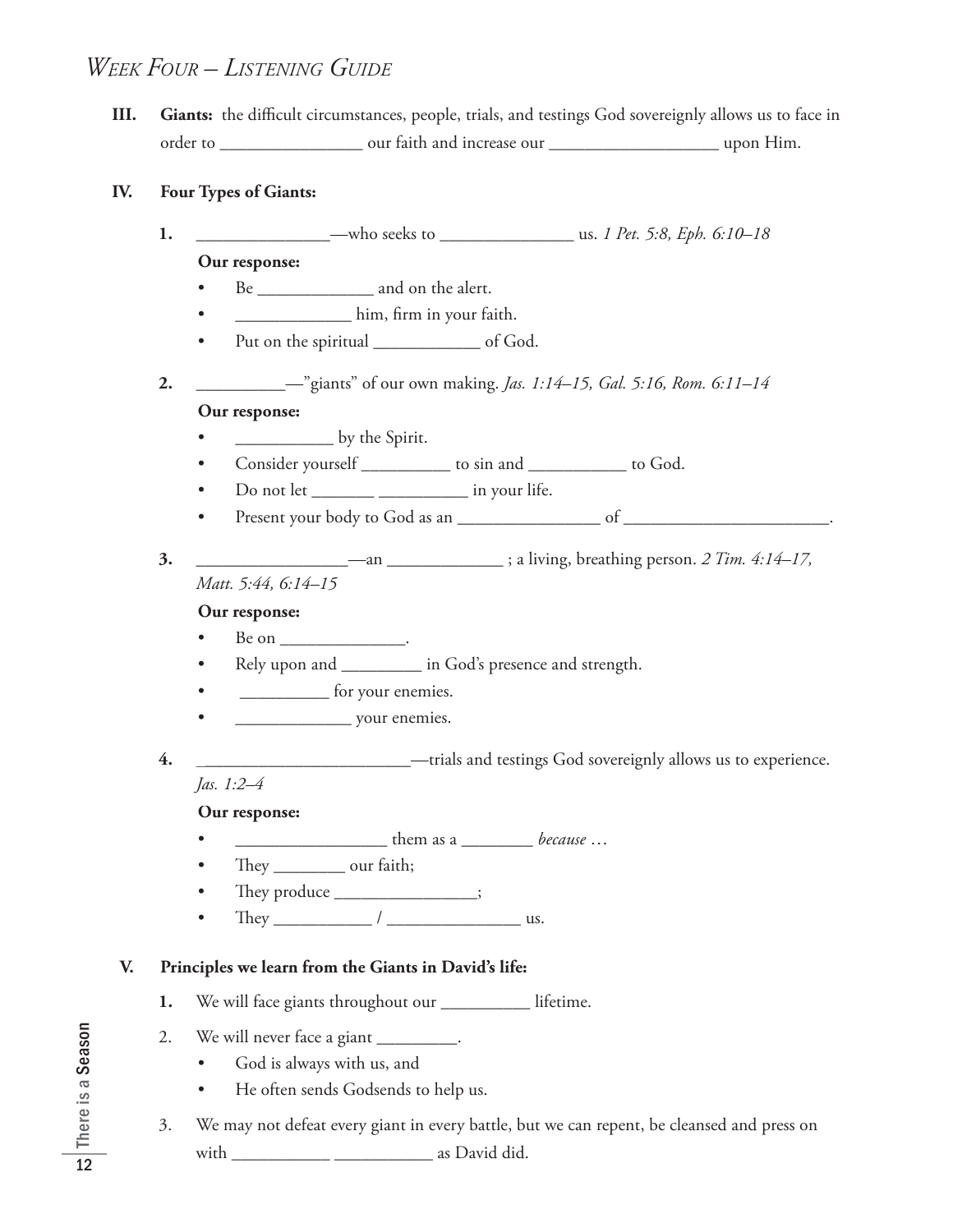## *WEEK FIVE –* The Seasons of Your Life

## **I. Journey Update A.** Our Destination: \_\_\_\_\_\_\_\_\_\_\_\_\_\_\_\_\_\_\_ —to be satisfied with your \_\_\_\_\_\_\_\_\_\_\_\_\_\_\_, \_\_\_\_\_\_\_\_\_\_, and \_\_\_\_\_\_\_\_\_\_\_\_\_\_\_\_\_\_\_\_\_\_\_\_\_\_\_\_ . **B.** Our Itinerary: Two-Part Journey 1. Part I: \_\_\_\_\_\_\_\_\_\_\_\_\_\_\_\_\_\_\_\_\_ and \_\_\_\_\_\_\_\_\_\_\_\_\_\_\_\_ the seasons of life in order to discover your own current season of life, and to gain insight about God's purposes throughout the seasons of your life. **Primary Process:** \_\_\_\_\_\_\_\_\_\_\_\_\_\_\_\_\_\_\_\_\_\_\_\_ 2. Part II: learning the \_\_\_\_\_\_\_\_\_\_\_\_\_\_\_\_\_\_ of \_\_\_\_\_\_\_\_\_\_\_\_\_\_\_\_\_\_\_\_\_\_ in order to apply them to your life in every season of your life. **Primary Process:** \_\_\_\_\_\_\_\_\_\_\_\_\_\_\_\_\_\_\_\_\_\_\_\_ **C. Final Result: \_\_\_\_\_\_\_\_\_\_\_\_\_\_\_\_\_\_\_\_\_\_\_\_\_\_\_\_\_\_\_\_\_\_\_\_\_\_\_\_\_\_\_\_\_\_\_** II. Today's Topic: The Struggle to Transition from Part I to Part II **A.** Between Part I and Part II we may still struggle with: 1. Many \_\_\_\_\_\_\_\_\_\_\_\_\_\_\_\_\_\_\_\_ \_\_\_\_\_\_\_\_\_\_\_\_\_\_\_\_\_\_\_\_\_\_\_: Why God? 2. Ongoing \_\_\_\_\_\_\_\_\_\_\_ and \_\_\_\_\_\_\_\_\_\_ from past and present circumstances. 3. Ongoing \_\_\_\_\_\_\_\_\_\_\_\_\_, \_\_\_\_\_\_\_\_\_\_\_\_\_\_\_\_\_\_\_, and  $\mathcal{L}$  and  $\mathcal{L}$  and  $\mathcal{L}$  and  $\mathcal{L}$ **B.** The keys to overcoming the struggle: 1. \_\_\_\_\_\_\_\_\_\_\_\_\_\_\_\_\_\_\_\_\_\_\_\_\_\_\_\_\_\_\_\_\_\_\_\_\_\_\_\_\_\_\_\_\_\_. *Psalm 46:10* 2. \_\_\_\_\_\_\_\_\_\_\_\_\_\_\_ to God's sovereignty.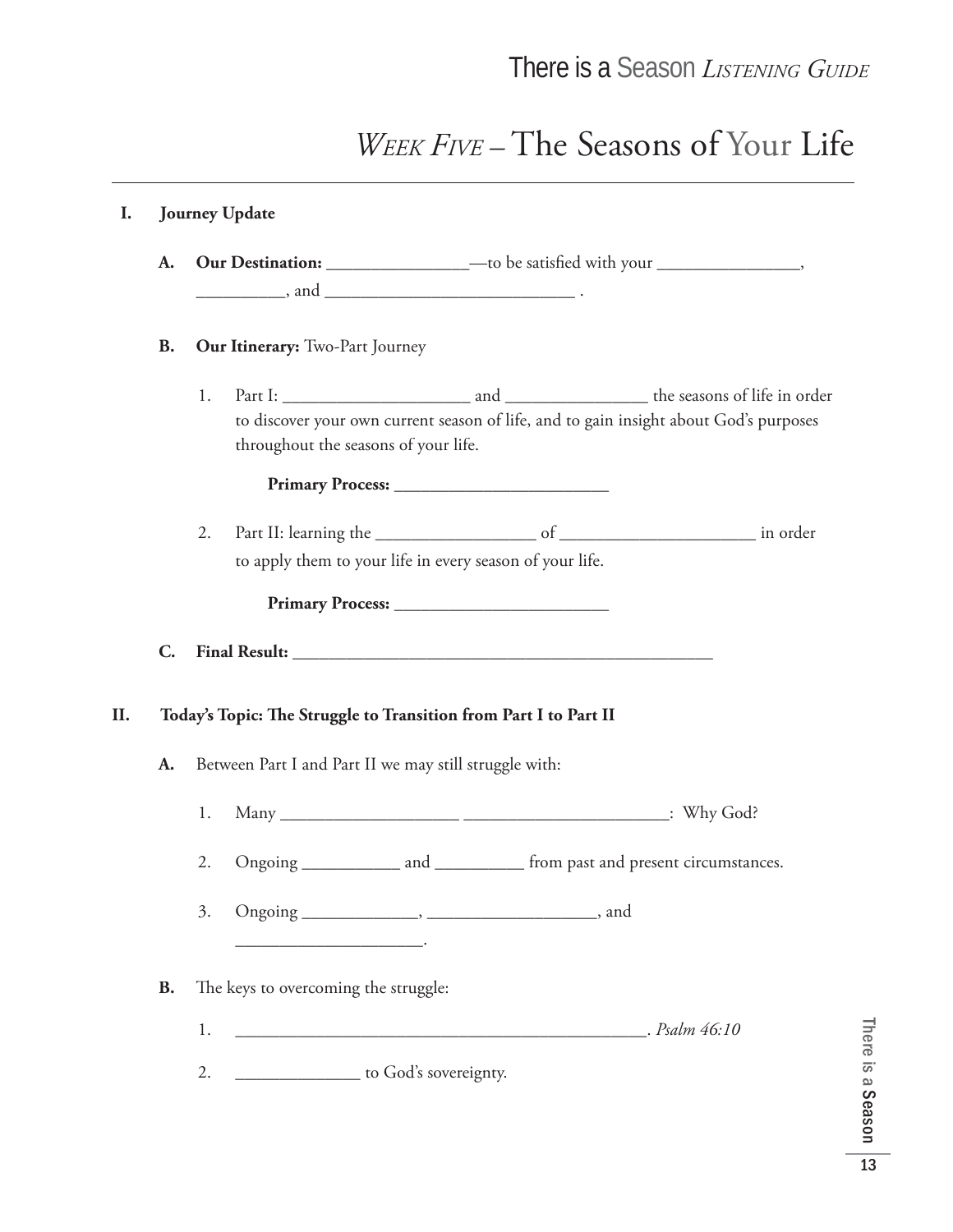#### *WEEK FIVE – LISTENING GUIDE*

#### **III. Facts We Must Face…as learned from the life of Joseph:**

- **A.** God has a \_\_\_\_\_\_\_\_\_\_\_\_\_\_\_\_\_\_\_\_\_\_ for our lives, but Satan will attempt to \_\_\_\_\_\_\_\_\_\_\_\_ it. *1 Pet. 2:5–9* **B.** \_\_\_\_\_\_\_\_\_\_\_\_\_\_\_\_\_\_\_\_\_\_\_\_\_\_\_\_\_ is part of God's plan for our lives. *Phil 1:29* **C.** Others may \_\_\_\_\_\_\_\_\_\_\_\_\_\_ and \_\_\_\_\_\_\_\_\_\_\_\_\_\_\_\_\_\_ us, but God never will. *Is. 49:14–16* D. \_\_\_\_\_\_\_\_\_\_\_\_\_\_\_\_\_\_\_ brings bondage, but \_\_\_\_\_\_\_\_\_\_\_\_\_\_\_\_\_\_\_\_\_\_\_\_\_\_\_\_\_\_\_\_brings freedom. *Gen. 45:4–8, 50:19–20* E. What others intend for \_\_\_\_\_\_\_\_\_\_, God can use for \_\_\_\_\_\_\_\_\_\_\_\_.
- *Is. 53:5, 7, 10–12*

**Joseph's response to the struggles he faced: \_\_\_\_\_\_\_\_\_\_\_\_\_\_\_\_\_\_\_\_\_\_\_\_\_\_\_\_\_\_\_\_**

#### **IV. Truths We Must Embrace…to "cease striving" and submit to God's sovereignty**

| А. | here is a |  | in life. $\lambda$ | <i>ECC. 5:1</i> |  |
|----|-----------|--|--------------------|-----------------|--|
|----|-----------|--|--------------------|-----------------|--|

*Apply*: This season is \_\_\_\_\_\_\_\_\_\_\_\_\_\_\_\_\_\_\_\_\_\_\_\_\_\_\_\_\_\_\_\_\_ for my life.

**B.** God has made everything beautiful/with \_\_\_\_\_\_\_\_\_\_\_\_\_\_\_\_\_\_\_\_ in its time. *Ecc. 3:11a*

*Apply*: *This season in my life has* \_\_\_\_\_\_\_\_\_\_\_\_\_\_\_\_\_\_\_\_\_\_\_\_\_\_.

**C.** God has made us long for eternal \_\_\_\_\_\_\_\_\_\_\_\_\_\_\_\_\_\_\_\_\_\_\_ in our lives. *Ecc. 3:11b*

*Apply*: There is eternal \_\_\_\_\_\_\_\_\_\_\_\_\_\_\_\_\_\_\_\_\_\_\_\_ in this season of my life.

**D.** We cannot fully \_\_\_\_\_\_\_\_\_\_\_ the eternal *\_\_\_\_\_\_\_\_\_\_\_\_\_\_\_\_\_\_\_\_\_* of our lives this side of eternity. *Ecc. 3:11c*

*Apply: I may not \_\_\_\_\_\_\_\_\_\_\_\_\_ the eternal value of this season now, but \_\_\_\_\_\_\_\_\_\_\_\_\_\_\_\_\_\_\_\_, I believe God will \_\_\_\_\_\_\_\_\_\_\_\_\_\_ it in the future.*

*Final Truth: The road to contentment begins with a*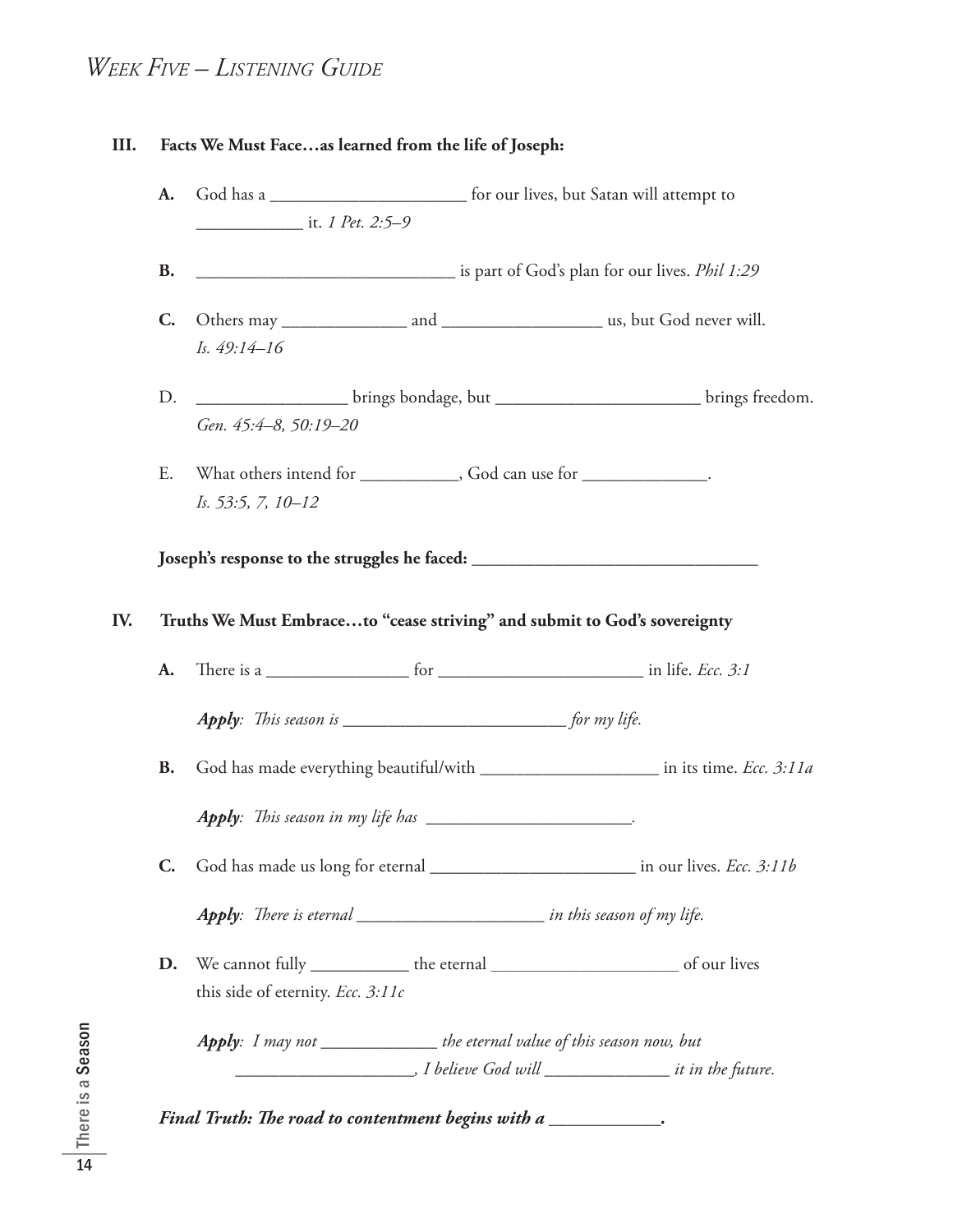### *WEEK SIX –* Rejoicing in Every Season

## **I. Solomon's Conclusions**—*Ecc. 3:1–11* A. There is a season for everything in life. *Ecc.* 3:1–8 **B.** God has made everything beautiful, appropriate, and with purpose in its time. *Ecc. 3:11a* **C.** God has made us long for eternal significance and meaning in our lives.. *Ecc.* 3:11b **D.** We cannot yet fully know the eternal significance, value, and purpose of our lives. *Ecc.* 3:11c  **II. Solomon's Instructions**—*Ecc. 3:12–14* **A.** In this study, we will call the first three instructions the \_\_\_\_\_\_\_\_\_\_\_\_\_\_\_\_\_\_\_\_\_\_\_\_\_\_\_\_. **B.** Th e fi rst instruction, \_\_\_\_\_\_\_\_\_\_\_\_\_\_ , is the fi rst, \_\_\_\_\_\_\_\_\_\_\_\_\_\_\_\_\_\_\_\_\_\_\_\_\_\_\_\_\_\_. 1. OT/Hebrew definition of rejoice<sup>16</sup> • to \_\_\_\_\_\_\_\_\_\_\_\_\_\_\_\_\_ up • to \_\_\_\_\_\_\_\_\_\_\_\_ up • to be or \_\_\_\_\_\_\_\_\_\_\_ \_\_\_\_\_\_\_\_\_ 2. Ecclesiastes teaches we are to \_\_\_\_\_\_\_\_\_\_\_\_\_\_\_\_\_… • in our everyday, routine \_\_\_\_\_\_\_\_\_\_\_\_\_\_\_\_\_\_\_\_, and work. *Ecc. 3:22* • in our labor that we consider to be \_\_\_\_\_\_\_\_\_\_\_\_\_\_\_\_\_\_\_\_\_\_\_\_ and unsatisfying. *Ecc. 5:19* • \_\_\_\_\_\_\_\_\_\_\_\_\_\_\_\_\_\_\_ our lives; in every \_\_\_\_\_\_\_\_\_\_\_\_\_\_\_\_. *Ecc. 11:8–9* **III. Scripture Teaches that Joy/Rejoicing… A.** Is the result of \_\_\_\_\_\_\_\_\_\_\_\_\_\_\_\_\_\_\_\_\_\_\_\_—a work of \_\_\_\_\_\_\_\_\_\_\_\_\_. *John 16:20* **B.** Cannot be \_\_\_\_\_\_\_\_\_\_\_\_\_\_\_\_ \_\_\_\_\_\_\_\_\_\_\_\_\_ from us. *John 16:22* **C.** Is a \_\_\_\_\_\_\_\_\_\_\_\_\_\_\_\_\_, thus, a \_\_\_\_\_\_\_\_\_\_\_\_\_\_\_\_. *1 Thess. 5:16* **D.** Is to be \_\_\_\_\_\_\_\_\_\_\_\_\_\_\_\_\_\_\_ \_\_\_\_\_\_\_\_\_\_\_\_\_\_\_\_\_\_\_\_\_. *1 Th ess. 5:16, Phil. 4:4* **E.** Is the opposite of \_\_\_\_\_\_\_\_\_\_\_\_\_\_\_\_\_\_\_\_ / \_\_\_\_\_\_\_\_\_\_\_\_\_\_\_\_\_\_\_\_. *Ecc. 15:24, 16–17, Numbers 14 reveals it can cost us God's blessing*. **F.** Is often expressed in \_\_\_\_\_\_\_\_\_\_\_\_\_\_\_\_ and in \_\_\_\_\_\_\_\_\_\_. *Luke 10:21, Eph. 5:18–20.*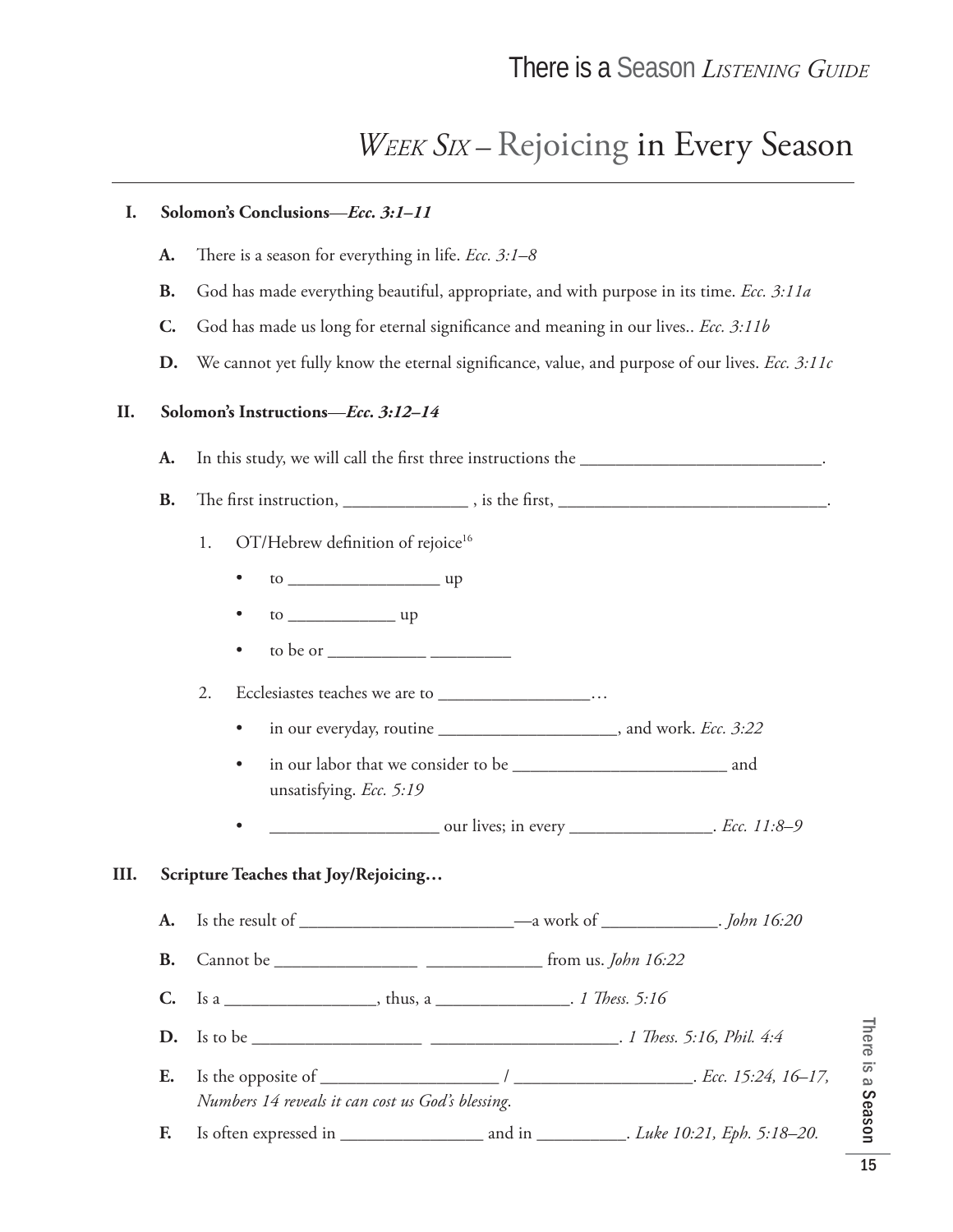### *WEEK SIX – LISTENING GUIDE*

| IV. |                |    | Paul's Example: I can rejoice in the Lord always because                                                    |  |  |
|-----|----------------|----|-------------------------------------------------------------------------------------------------------------|--|--|
|     | A.             |    | Christ is my _______________. Phil. 1:12-21                                                                 |  |  |
|     |                | 1. |                                                                                                             |  |  |
|     |                | 2. | By focusing on the ________________ not the ________________. Phil. 1:22-23                                 |  |  |
|     | <b>B.</b>      |    | Christ is my __________________________. Phil. 2:5-8, 17                                                    |  |  |
|     |                | 1. | Despite my ___________. Phil. 2:3-4                                                                         |  |  |
|     |                | 2. | By focusing on $\_\_\_\_\_\_\_\_\_\_\_\_\_\_\_\_$ , and $\_\_\_\_\_\_\_\_\_\_\_\_\_\_\_\_\_$<br>Phil. 2:3-9 |  |  |
|     | $\mathbf{C}$ . |    | Christ is my ____________. Phil. 3:8-15                                                                     |  |  |
|     |                | 1. |                                                                                                             |  |  |
|     |                | 2. |                                                                                                             |  |  |
|     |                |    | <b>D.</b> Christ is my ___________________. <i>Phil. 4:13</i>                                               |  |  |
|     |                | 1. |                                                                                                             |  |  |
|     |                | 2. |                                                                                                             |  |  |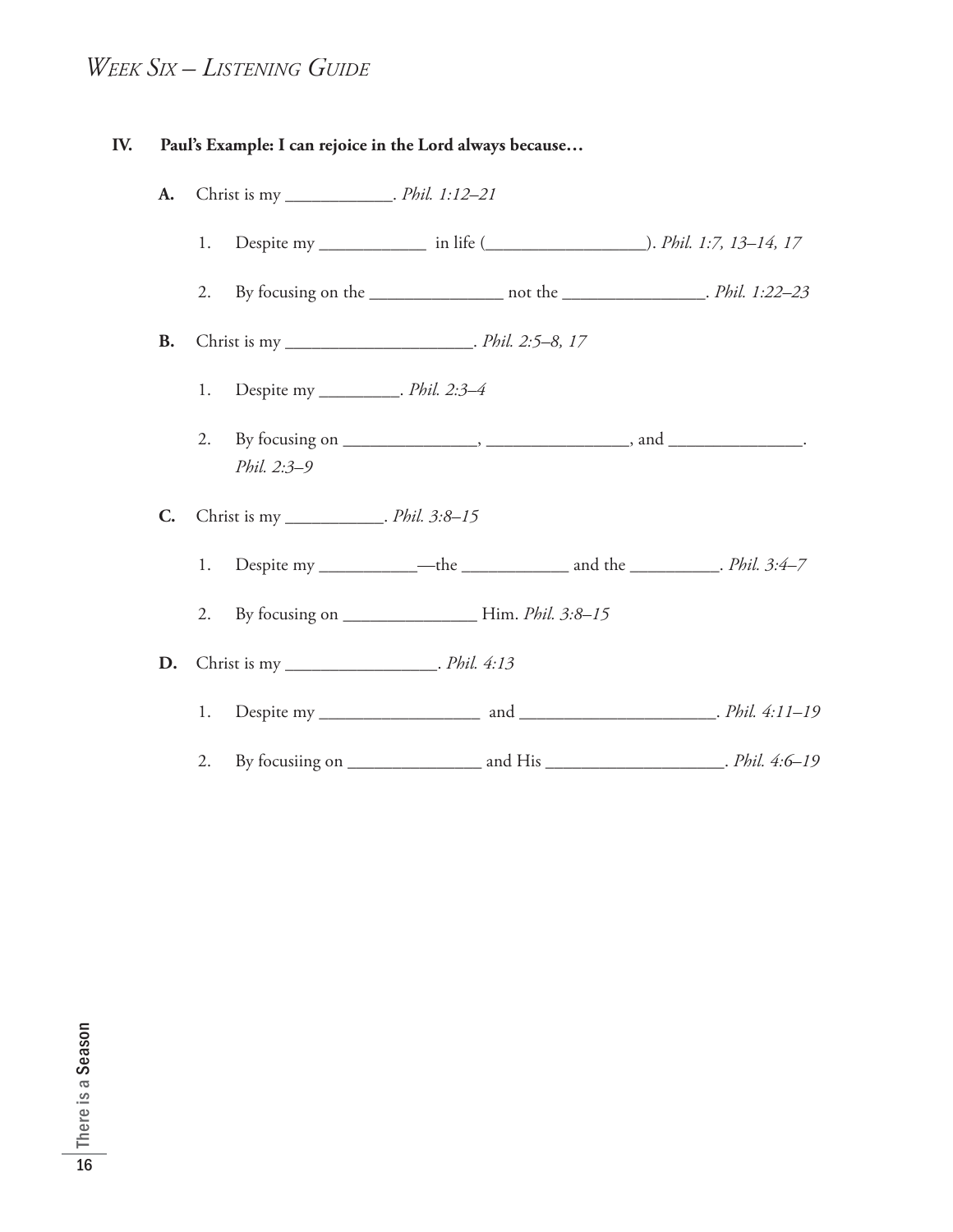## *WEEK SEVEN –* Doing Good in Every Season

| I.   |                | <b>Review</b>                                                                                                                                                     |
|------|----------------|-------------------------------------------------------------------------------------------------------------------------------------------------------------------|
|      | A.             | In Ecclesiastes, Solomon's search for meaning in life is ultimately a search for                                                                                  |
|      | <b>B.</b>      | In Ecclesiastes 3:12-14, we see three __________________________ that will enable us to<br>experience joy, meaning, and contentment in every season of our lives. |
|      | $\mathbf{C}$ . | In this study, we are calling these ______________________, the _____________________.                                                                            |
|      |                | $Door # 1 = \_$<br>1.                                                                                                                                             |
|      |                | Focus on __________                                                                                                                                               |
|      |                | 2.                                                                                                                                                                |
|      |                | Focus on $\_\_$                                                                                                                                                   |
| II.  |                | Scripture teaches we are to                                                                                                                                       |
|      | A.             | Do good in our ____________________. <i>Ecc.</i> 3:12                                                                                                             |
|      | <b>B.</b>      | Do good with all of your ___________. Ecc. 9:10                                                                                                                   |
|      | $\mathbf{C}$ . | Do good to all _________ and especially to other Christians. Gal. 6:10                                                                                            |
|      | D.             |                                                                                                                                                                   |
|      | E.             | Do good so that ________________ will see your __________________________________ and<br>God. Matt. 5:14-16                                                       |
| III. |                | Questions and Answers-Matt. 25:14-29, 1 Cor. 3:11-15                                                                                                              |
|      | Q.<br>A.       | What are the seven words every Christian longs to hear?                                                                                                           |
|      | Q.<br>A.       | Who will hear these words?                                                                                                                                        |
|      | Q<br>A.        | How will we be judged?<br><u> 1989 - Andrea Branden, amerikan basar basa dan basa dan basa dan basa dan basa dan basa dan basa dan basa da</u>                    |
|      |                |                                                                                                                                                                   |
|      | Q              | What will be the outcome of the judgment?                                                                                                                         |
|      | A.             |                                                                                                                                                                   |

There is a Season There is a Season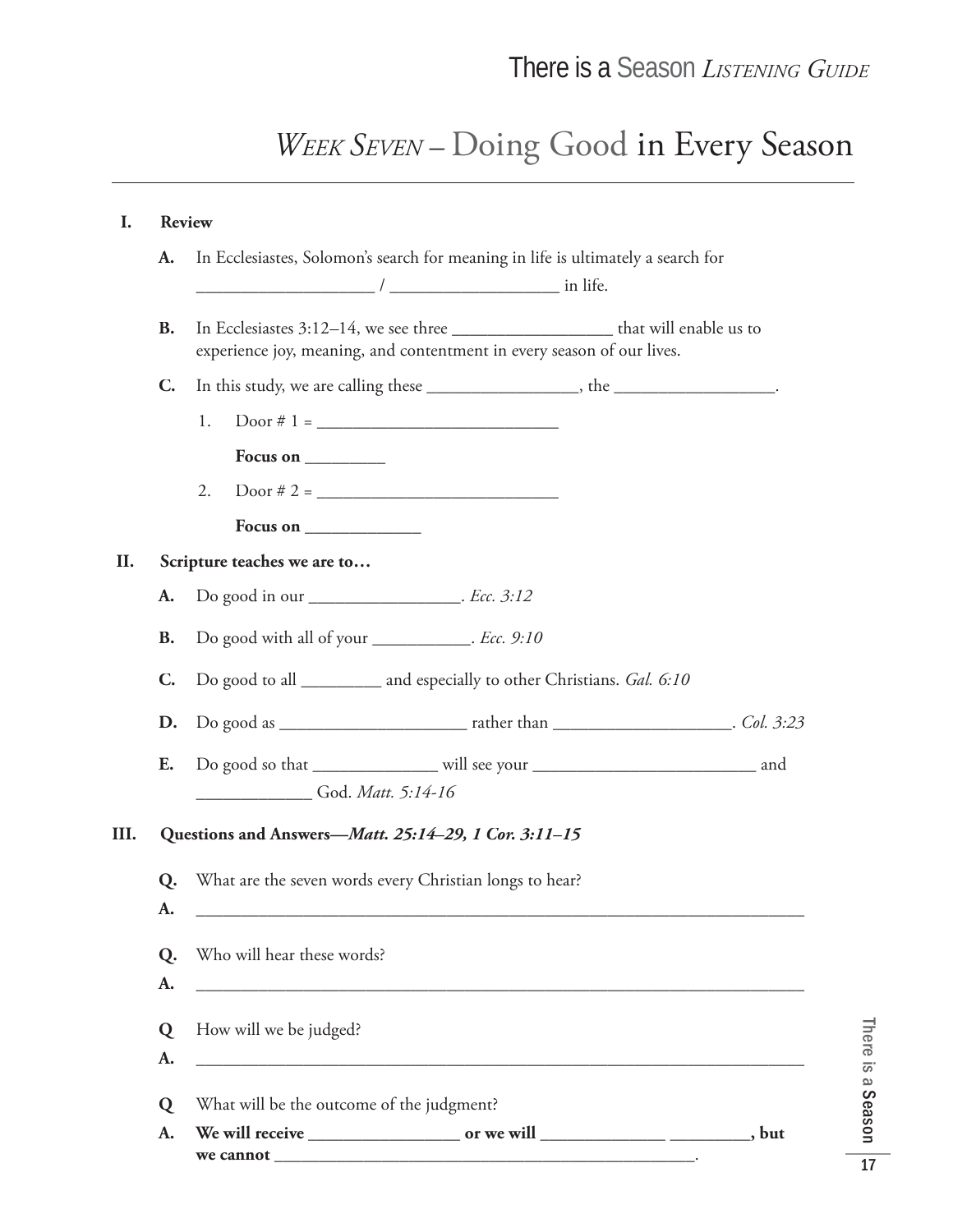### *WEEK SEVEN – LISTENING GUIDE*

| A.          | $-$ Acts 9:36-42                                                                                                                                                                                                                     |
|-------------|--------------------------------------------------------------------------------------------------------------------------------------------------------------------------------------------------------------------------------------|
|             | $\bullet$                                                                                                                                                                                                                            |
|             | she served the Lord by serving others _______________________.<br>$\bullet$                                                                                                                                                          |
| <b>B.</b>   | $Rom. 16:1-2$                                                                                                                                                                                                                        |
|             | $\bullet$                                                                                                                                                                                                                            |
|             | $\bullet$                                                                                                                                                                                                                            |
| $C_{\cdot}$ |                                                                                                                                                                                                                                      |
|             | fellow _______________________ in Christ Jesus.<br>$\bullet$                                                                                                                                                                         |
|             | $\bullet$                                                                                                                                                                                                                            |
| D.          | <u>2008 - Andrea Stevenson, American Stevenson, and American Stevenson Stevenson Stevenson Stevenson Stevenson Stevenson Stevenson Stevenson Stevenson Stevenson Stevenson Stevenson Stevenson Stevenson Stevenson Stevenson Ste</u> |
|             | Rom. 16:6 and 12                                                                                                                                                                                                                     |
|             | all of these were _______________________.<br>$\bullet$                                                                                                                                                                              |
|             | all of these shared this in common: they ________________________________ for the Lord.<br>$\bullet$                                                                                                                                 |
| E.          | ________________________ mother—Rom. 16:13, Mark 15:20-21                                                                                                                                                                            |
|             | • ministered to Paul as a                                                                                                                                                                                                            |
|             | $\bullet$                                                                                                                                                                                                                            |
|             | $\bullet$                                                                                                                                                                                                                            |
|             | $\bullet$<br>of her _______________ for Christ.                                                                                                                                                                                      |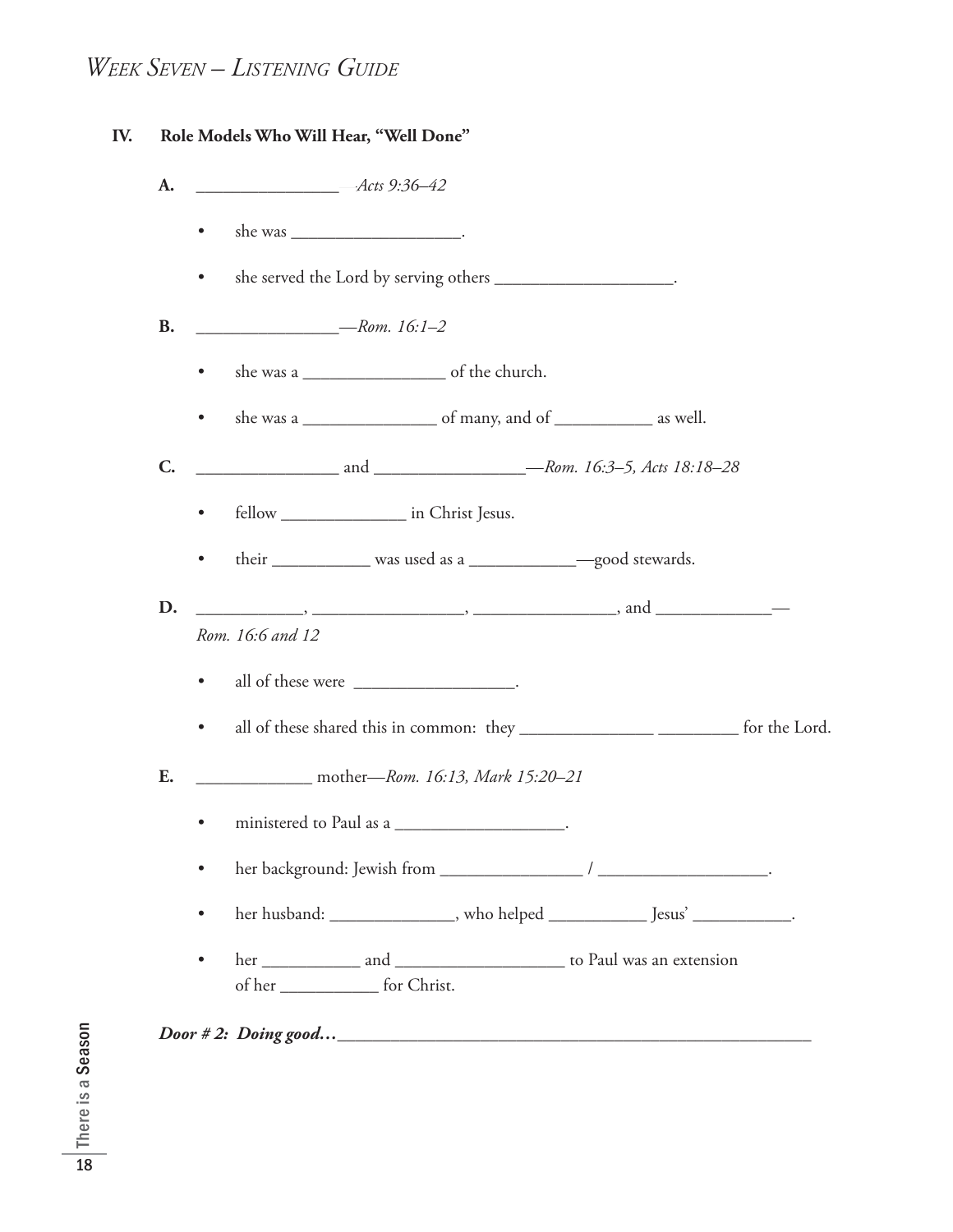## *WEEK EIGHT –* Seeing Good in Every Season

## **I. Principles of Contentment A.** \_\_\_\_\_\_\_\_\_\_\_\_\_\_\_\_ to the \_\_\_\_\_\_\_\_\_\_\_ \_\_\_\_\_\_\_\_\_\_\_\_\_\_ about life. *Ecc. 3:1–11* **B.** the the  $c = 3:12-13$ **1.** Door # 1 = \_\_\_\_\_\_\_\_\_\_\_\_\_\_\_\_\_\_: \_\_\_\_\_\_\_\_\_\_\_\_\_\_\_\_\_\_ God. **2.** Door # 2 = \_\_\_\_\_\_\_\_\_\_\_\_\_\_\_\_\_\_: \_\_\_\_\_\_\_\_\_\_\_\_\_\_\_\_\_\_ others. **3.** Door # 3 = \_\_\_\_\_\_\_\_\_\_\_\_\_\_\_\_\_ / \_\_\_\_\_\_\_\_\_\_\_\_\_\_\_\_: Focus on our attitude and our experiences.  **II. Scripture teaches we are to… A.** See good and enjoy the good of both our \_\_\_\_\_\_\_\_\_\_\_\_\_ and our \_\_\_\_\_\_\_\_\_. *Ecc. 2:24, 3:13* **B.** Enjoy life with \_\_\_\_\_\_\_\_\_\_\_ we \_\_\_\_\_\_\_\_\_\_\_ . *Ecc. 9:9* **C.** Recognize our life, labor, and our \_\_\_\_\_\_\_\_\_\_\_\_ \_\_\_\_\_\_\_\_\_\_ are a \_\_\_\_\_\_\_\_\_\_ and \_\_\_\_\_\_\_\_\_\_\_\_\_ from God. *Ecc. 2:24, 3:13, 5:18, 9:9* **III. Enjoying your life and labor:** *Principles to Practice* **1.** Keep your \_\_\_\_\_\_\_\_\_\_\_\_\_\_\_\_\_\_\_\_\_\_ God's \_\_\_\_\_\_\_\_\_\_\_\_\_\_\_\_\_\_\_\_\_\_. *Matt. 6:31–34*. **2.** \_\_\_\_\_\_\_\_\_\_\_\_\_\_\_\_ in the \_\_\_\_\_\_\_\_\_\_\_ . *Ps. 37:4, 90:14, 100:2, 16:11* **3.** Stop \_\_\_\_\_\_\_\_\_\_\_\_\_\_\_\_\_ about everything and start \_\_\_\_\_\_\_\_\_\_\_\_\_\_\_\_\_\_ about everything. *Phil. 4:6–8* **4.** \_\_\_\_\_\_\_\_\_\_\_\_\_ your \_\_\_\_\_\_\_\_\_\_\_\_\_\_\_\_\_\_ often. *Ps. 103:1–14* **5.** Recognize your \_\_\_\_\_\_\_\_\_\_\_\_ and accept its \_\_\_\_\_\_\_\_\_\_\_\_\_\_\_\_\_\_\_\_\_\_, and embrace its \_\_\_\_\_\_\_\_\_\_\_\_\_\_\_\_\_\_\_\_\_\_\_\_. *Ecc. 3:1–8* **6.** \_\_\_\_\_\_\_\_\_\_\_\_\_\_\_\_ your schedule and your \_\_\_\_\_\_\_\_\_\_\_\_\_\_\_\_\_\_\_\_\_\_\_. *2 Cor. 11:3* **7.** Stop trying to \_\_\_\_\_\_\_\_\_\_\_\_\_\_\_ \_\_\_\_\_\_\_\_\_\_\_\_\_\_\_\_\_\_\_\_\_. *Luke 4:14–30*

There is a Season

There is a Season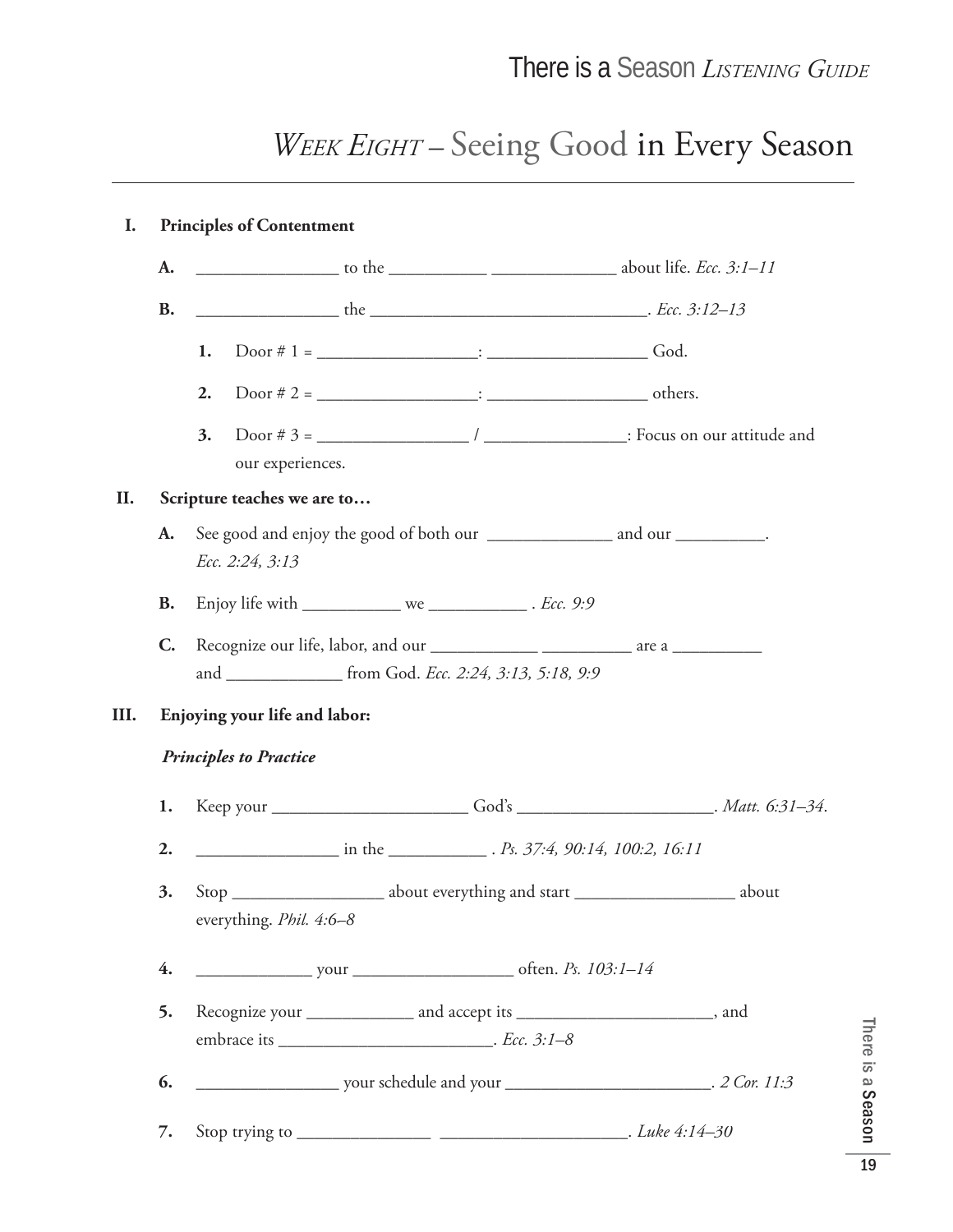#### *WEEK EIGHT – LISTENING GUIDE*

- **8.** Make the \_\_\_\_\_\_\_\_ a regular part of your life: \_\_\_\_\_\_\_\_\_\_\_, \_\_\_\_\_\_\_\_\_\_\_\_\_\_\_\_\_\_, and \_\_\_\_\_\_\_\_\_\_\_\_\_\_\_\_\_\_\_\_. *Gen. 2:1–3, 1 Tim. 6:17*
- **9.** Purposefully plan and schedule \_\_\_\_\_\_\_\_\_\_\_\_\_\_\_\_\_\_\_\_\_\_\_\_\_\_\_\_\_\_\_\_\_\_\_\_\_\_. *Ecc. 3:4*
- **10.** Practice \_\_\_\_\_\_\_\_\_\_\_\_\_\_\_\_\_\_\_. *Rom. 12:10a, 13b*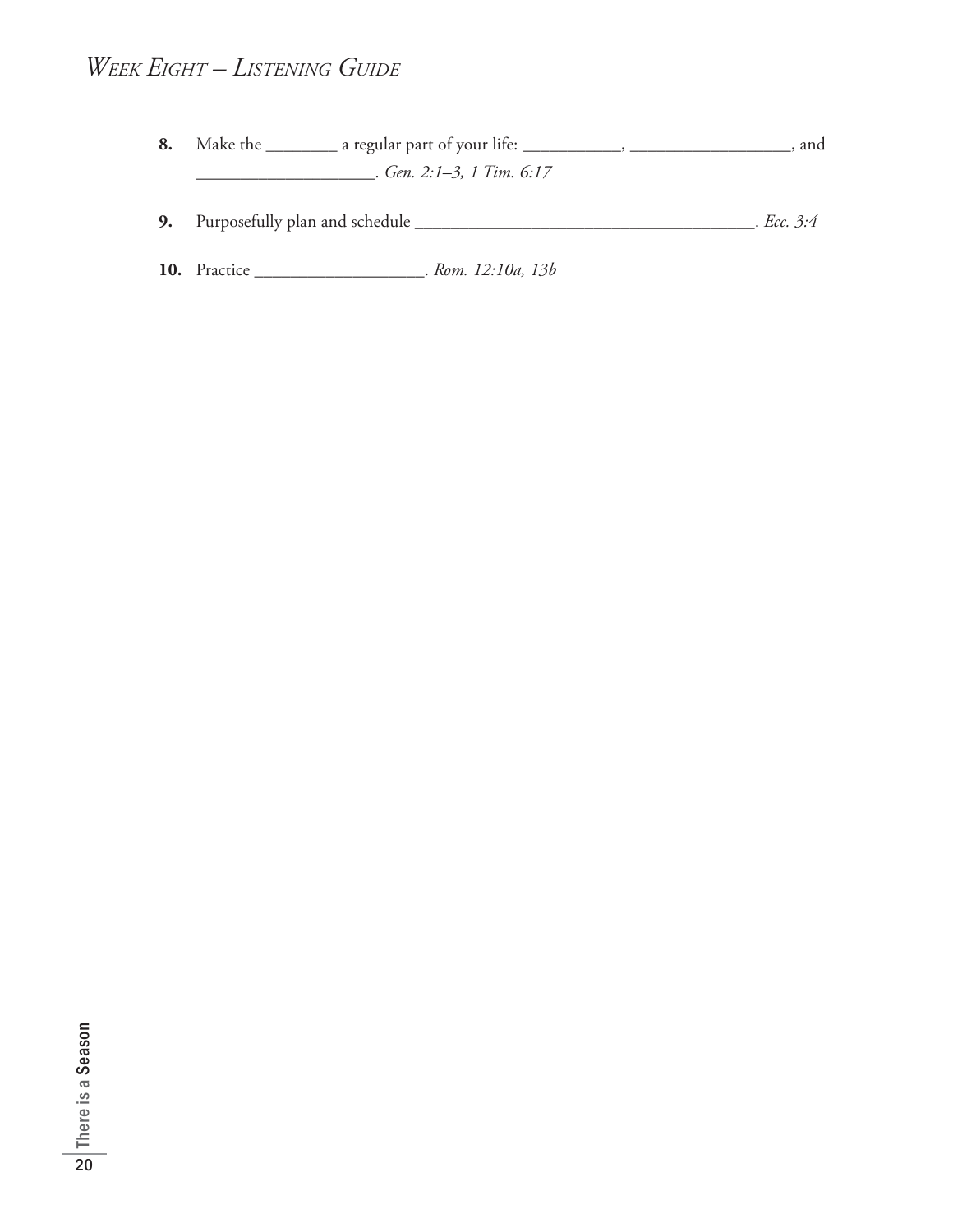### There is a Season *LISTENING GUIDE*

## *WEEK NINE –* The Key to Contentment

|                | Principles of ____________________________:                                         |  |
|----------------|-------------------------------------------------------------------------------------|--|
| A.             |                                                                                     |  |
|                | 1.                                                                                  |  |
|                | 2.                                                                                  |  |
|                | 3.                                                                                  |  |
|                | 4.                                                                                  |  |
|                |                                                                                     |  |
| <b>B.</b>      |                                                                                     |  |
|                | 1.                                                                                  |  |
|                | 2.                                                                                  |  |
|                | 3.                                                                                  |  |
|                |                                                                                     |  |
|                |                                                                                     |  |
| $\mathbf{C}$ . |                                                                                     |  |
|                | Scripture teaches we are to fear the Lord because:                                  |  |
| A.             |                                                                                     |  |
| <b>B.</b>      |                                                                                     |  |
|                |                                                                                     |  |
|                | Ecc. 8:12-13                                                                        |  |
| $\mathbf{C}$ . |                                                                                     |  |
|                | Ecc. 12:13                                                                          |  |
| D.             | It is linked to _______________________________God / ___________________________His |  |
|                | commandments. Ecc. 12:13                                                            |  |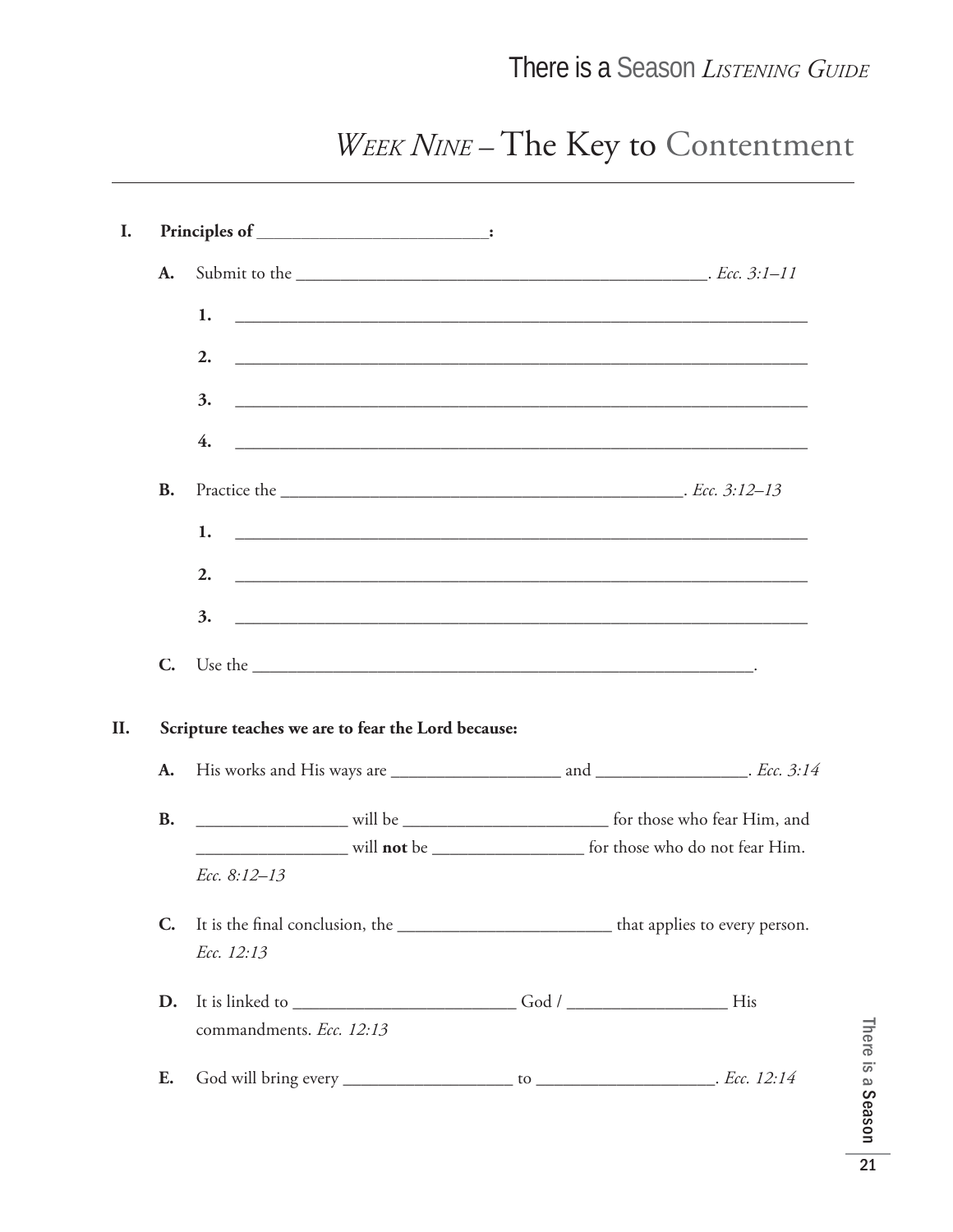### *WEEK NINE – LISTENING GUIDE*

| III. |                | What does it mean to fear the Lord?:                                                                                                                                                                                                                                                                                                                                                                                              |
|------|----------------|-----------------------------------------------------------------------------------------------------------------------------------------------------------------------------------------------------------------------------------------------------------------------------------------------------------------------------------------------------------------------------------------------------------------------------------|
|      | A.             |                                                                                                                                                                                                                                                                                                                                                                                                                                   |
|      |                | Lackson Cod because of His power and<br>1.                                                                                                                                                                                                                                                                                                                                                                                        |
|      |                | position.                                                                                                                                                                                                                                                                                                                                                                                                                         |
|      |                | to please Him AND the<br>2.                                                                                                                                                                                                                                                                                                                                                                                                       |
|      |                | $\frac{1}{\sqrt{1-\frac{1}{\sqrt{1-\frac{1}{\sqrt{1-\frac{1}{\sqrt{1-\frac{1}{\sqrt{1-\frac{1}{\sqrt{1-\frac{1}{\sqrt{1-\frac{1}{\sqrt{1-\frac{1}{\sqrt{1-\frac{1}{\sqrt{1-\frac{1}{\sqrt{1-\frac{1}{\sqrt{1-\frac{1}{\sqrt{1-\frac{1}{\sqrt{1-\frac{1}{\sqrt{1-\frac{1}{\sqrt{1-\frac{1}{\sqrt{1-\frac{1}{\sqrt{1-\frac{1}{\sqrt{1-\frac{1}{\sqrt{1-\frac{1}{\sqrt{1-\frac{1}{\sqrt{1-\frac{1}{\sqrt{1-\frac{1}{\sqrt{1-\frac{1$ |
|      | <b>B.</b>      |                                                                                                                                                                                                                                                                                                                                                                                                                                   |
| IV.  |                | Three who feared the Lord:                                                                                                                                                                                                                                                                                                                                                                                                        |
|      | A.             | Gen. 6:5–9, 13, 22, Heb. 11:7                                                                                                                                                                                                                                                                                                                                                                                                     |
|      |                | <b>B.</b> <i>Gen. 22:1-3, 5, 12, 15-18</i>                                                                                                                                                                                                                                                                                                                                                                                        |
|      | $\mathbf{C}$ . | $\frac{1}{2}$ $\frac{1}{2}$ $\frac{1}{2}$ $\frac{1}{2}$ $\frac{1}{2}$ $\frac{1}{2}$ $\frac{1}{2}$ $\frac{1}{2}$ $\frac{1}{2}$ $\frac{1}{2}$ $\frac{1}{2}$ $\frac{1}{2}$ $\frac{1}{2}$ $\frac{1}{2}$ $\frac{1}{2}$ $\frac{1}{2}$ $\frac{1}{2}$ $\frac{1}{2}$ $\frac{1}{2}$ $\frac{1}{2}$ $\frac{1}{2}$ $\frac{1}{2}$                                                                                                               |
| V.   | A.             | <b>Choosing Contentment:</b><br>I cannot unlock the doors to contentment by                                                                                                                                                                                                                                                                                                                                                       |
|      |                |                                                                                                                                                                                                                                                                                                                                                                                                                                   |
|      |                | $\bullet$                                                                                                                                                                                                                                                                                                                                                                                                                         |
|      |                | before I do good,                                                                                                                                                                                                                                                                                                                                                                                                                 |
|      |                | or waiting until I can _____________ the value of all I'm doing.<br>٠                                                                                                                                                                                                                                                                                                                                                             |
|      | <b>B.</b>      | I can unlock the doors to contentment when I ___________________ to                                                                                                                                                                                                                                                                                                                                                               |
|      |                | rejoice,<br>$\bullet$                                                                                                                                                                                                                                                                                                                                                                                                             |
|      |                | do good,                                                                                                                                                                                                                                                                                                                                                                                                                          |
|      |                | and see good                                                                                                                                                                                                                                                                                                                                                                                                                      |
|      |                | $because I$ ___________________________.                                                                                                                                                                                                                                                                                                                                                                                          |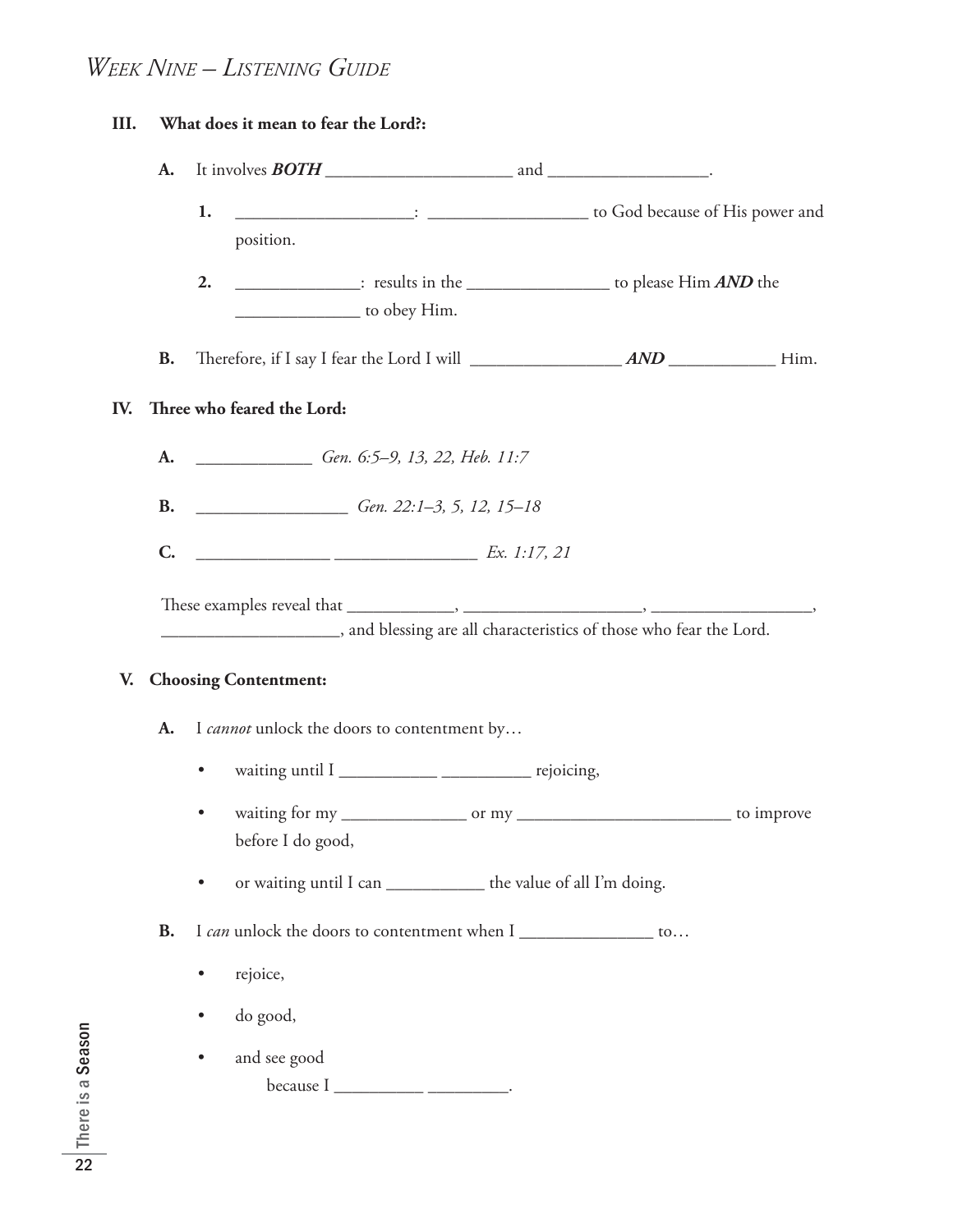### *WEEK TEN* – The Harmony of Proverbs 31 and Ecclesiastes 1

## **I. You should not be content with… A.** An \_\_\_\_\_\_\_\_\_\_\_\_\_\_\_\_\_\_ \_\_\_\_\_\_\_\_\_\_\_\_\_\_\_\_\_\_\_\_\_. *Gen. 2:18–25, Col. 3:18–19, Eph. 5:22–29, 1 Cor. 7:10–15* **B.** Any \_\_\_\_\_\_\_\_\_\_\_\_\_ \_\_\_\_\_\_\_\_\_ in your life. *1 John 3:9, 1 John 1:9* **C.** A lack of \_\_\_\_\_\_\_\_\_\_\_\_\_\_\_\_\_\_\_ \_\_\_\_\_\_\_\_\_\_\_\_\_\_. *1 Pet. 2:2, 2 Pet. 3:18* **D.** Anything less than \_\_\_\_\_\_\_\_\_\_\_-\_\_\_\_\_\_\_\_\_\_\_\_\_\_\_\_ devotion and love for the Lord. *Matt. 22:37* **II. Evaluating the Model Woman and Solomon** *In Every Season of Life…* **The Model Woman** Solomon Possessed genuine faith in God Possessed genuine faith in God  $\Box$  Believed God's commands  $\Box$  Believed God's commands Practiced God's commands Practiced God's commands □ Feared God □ Feared God  $\Box$  Experienced joy and meaning in life  $\Box$  Experienced joy and meaning in life  $\Box$  Experienced satisfaction/contentment  $\Box$  Experienced satisfaction/contentment *Th eir legacies…* **Th e Model Woman's life** is an \_\_\_\_\_\_\_\_\_\_\_\_\_\_\_\_\_\_ for all of us to \_\_\_\_\_\_\_\_\_\_\_\_\_\_\_\_\_ because she chose to \_\_\_\_\_\_\_\_\_\_\_\_ and \_\_\_\_\_\_\_\_\_\_\_\_\_\_\_\_\_\_ the Lord fully throughout every season of her life. Solomon's life is a \_\_\_\_\_\_\_\_\_\_\_\_\_\_\_\_\_\_\_\_\_\_\_ for all of us to \_\_\_\_\_\_\_\_\_\_\_\_\_\_\_\_\_ because he chose not to \_\_\_\_\_\_\_\_\_\_\_\_ and \_\_\_\_\_\_\_\_\_\_\_\_\_\_\_\_\_\_\_ the Lord fully throughout every season

of his life.